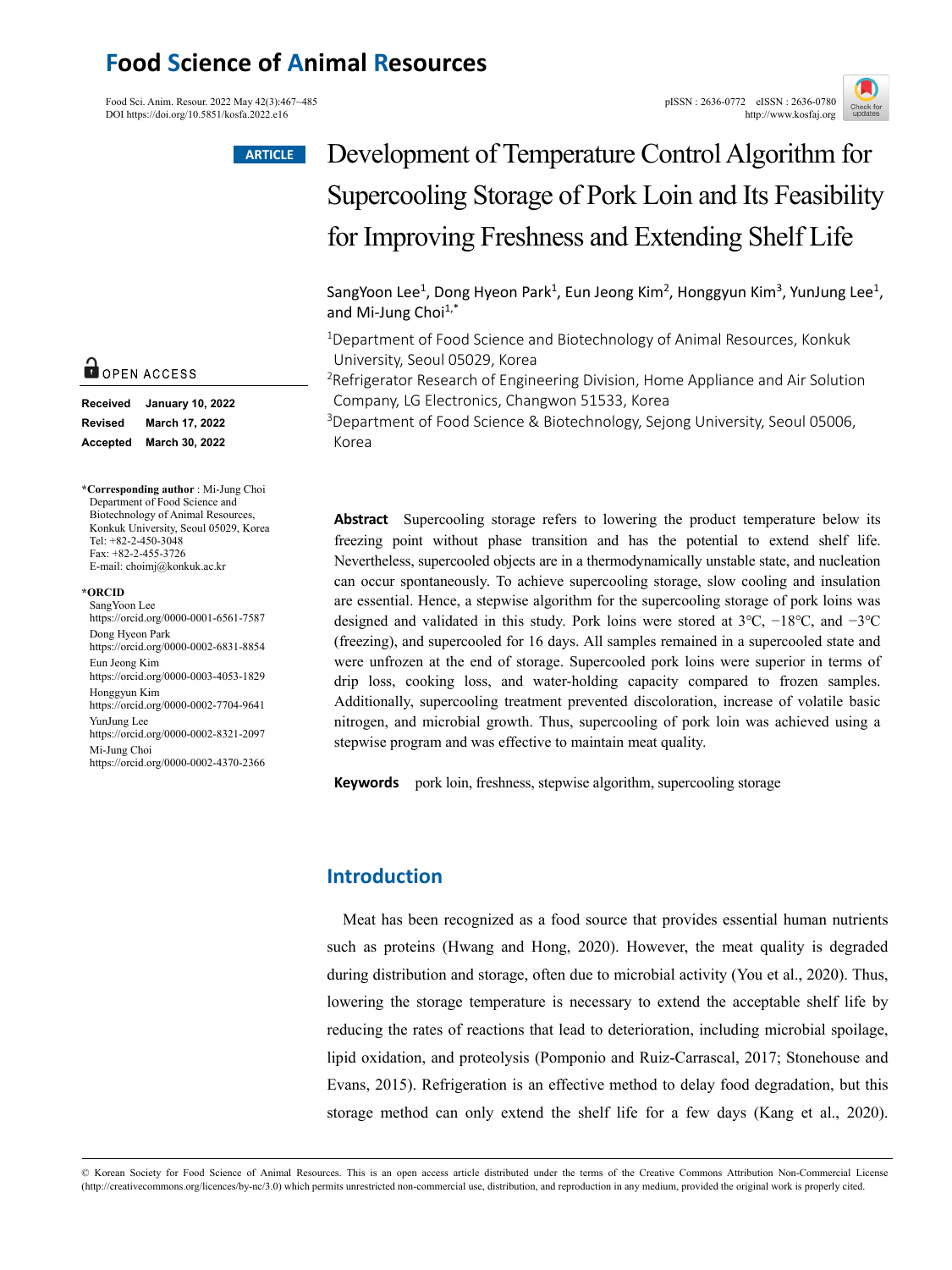Freezing is considered as an efficient storage method to preserve the freshness of meat. However, quality degradation of meat occurs due to ice crystals that are generated during the freezing process, resulting in the collapse of cells in the food leading to drip loss (Yun et al., 2021).

Supercooling treatment is a novel technique used to replace the freezing storage method, which is defined as lowering the temperature of a product below its freezing point without phase transition (Stonehouse and Evans, 2015). Although storage at deep freezing temperatures can extend the shelf life of pork loins, quality loss is inevitable due to the phase transition of the freezing process (Hong et al., 2009). Furthermore, the costs of frozen storage and thawing are additional concerns (Kang et al., 2020). Thus, supercooling storage has potential value for extending shelf life without structural damage and denaturation induced by ice crystal formation during the freezing process as well as satisfy the demands of customers, who regard foods stored at the refrigerated condition are fresher than frozen foods (Park et al., 2021a; Stonehouse and Evans, 2015). However, a supercooled product is theoretically unstable, and nucleation can occur spontaneously (Bédécarrats et al., 2010; Fukuma et al., 2012). Fukuma et al. (2012) detailed that vibration and temperature fluctuations can induce nucleation in supercooled foods.

Owing to the limitations in the achievement and maintenance of supercooling, a limited number of studies have been conducted on the supercooling storage of meats. Mok et al. (2017) combined pulsed electric fields and oscillating magnetic fields for supercooling storage of a chicken breast and extended the supercooled state for 12 h at −6.5℃, despite that conventionally cooled samples are frozen at this temperature. Without specific instruments for supercooling foods, Fukuma et al. (2012) reached supercooled state of fish using only temperature control. The authors employed stepwise cooling to achieve supercooling storage for 10 mm-thick fish slices (from yellow tail, flatfish, and red sea bream) in incubators. The set temperature was reduced by 0.5℃ or 1.0℃ per day and the fish slices were unfrozen in the range of −8.0℃ to −3.5℃ depending on the fish types and conditions, delaying the loss of texture. Furthermore, Kim et al. (2021) and Park et al. (2021b) reported that mackerel and hair tail preserved in supercooled storage using a stepwise algorithm maintained a 100% supercooled state. That research exploited stepwise algorithms that reduced temperature from −1.0°C to −2.0°C by 0.5°C every 18 h and repeated this cycle, considering the freezing point of fish. The researchers speculated that the kinetic energy was insufficient for ice crystallization because of the very slow rate of cooling, and that small molecules in the muscles may be able to depress the freezing point. Nevertheless, research on the supercooling of foods were mainly focused on the achievement and maintenance of supercooled state of foods and few studies have been conducted to for supercooling storage and the effects on the physicochemical properties of supercooled meat.

Therefore, this study was investigated to find the feasibility of supercooling storage of pork loins. A stepwise algorithm was applied for the temperature control method to accomplish supercooling storage of pork loins without any specific instruments such as electromagnetic fields. This algorithm was designed for reducing the cooling rate, achieving a lower storage temperature, inhibiting ice nucleation by repeating cycle, and consequently extending the shelf life of pork loins. After cooling treatments, pork loins were analyzed to physicochemical properties and microbial analysis for the investigation on quality of supercooled pork loin, compared to those of conventional refrigerated or frozen pork loins.

### **Materials and Methods**

#### **Sample preparation**

Pork loins were purchased at 48 h post-mortem from a local butcher shop, and cut into 30×30×30 (width×length×height)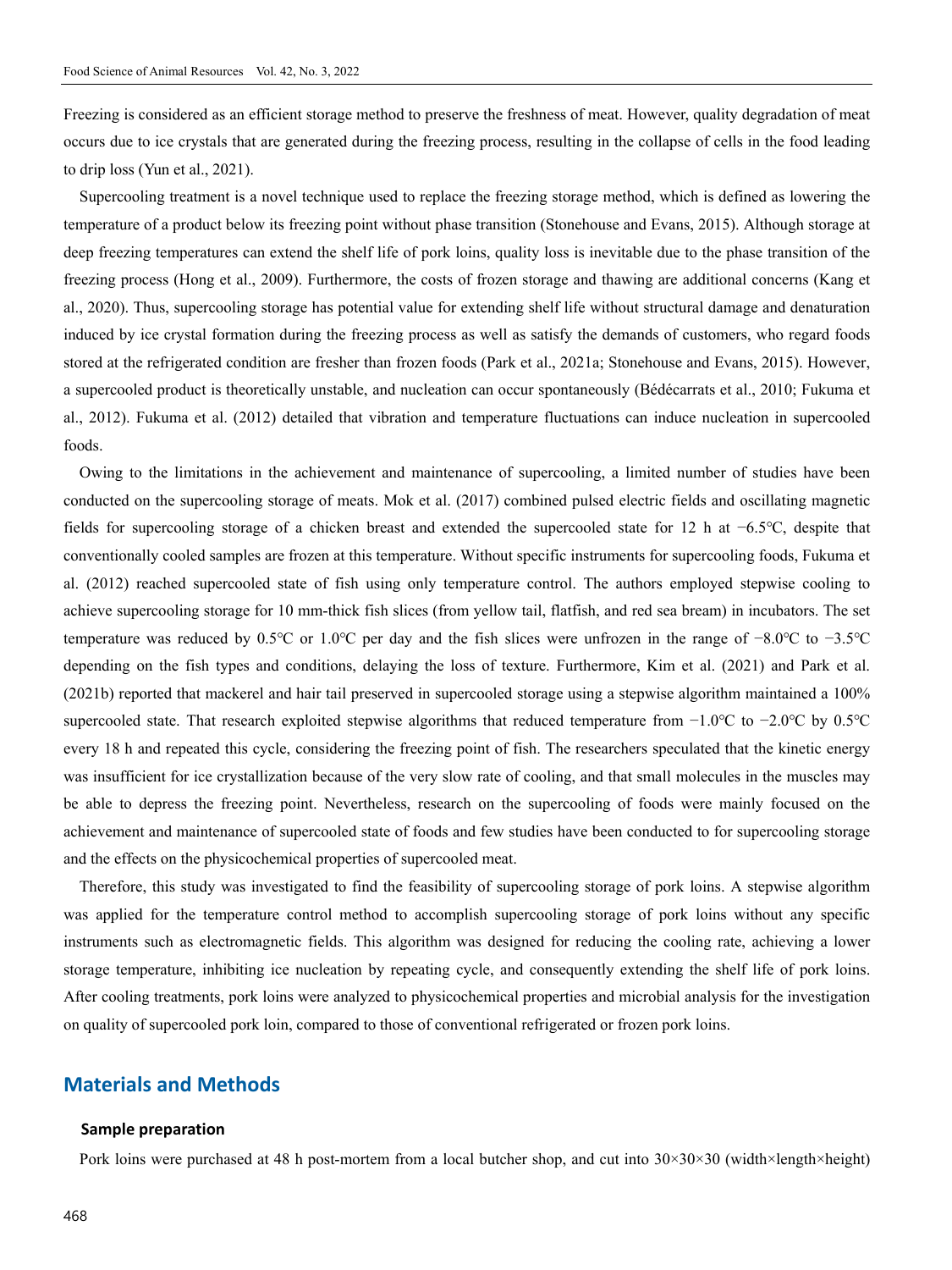mm cubes. Total 48 samples were covered with kitchen wrap twice. To record the change in temperature in the samples, Ttype thermocouples were applied to the surface of the samples, and the surface temperature of the samples was recorded every 1 min during cooling. A data logger (Data Acquisition-MX 100, Yokogawa, Tokyo, Japan) was used to confirm that the temperature of the samples was appropriate and ascertain whether the sample was frozen or not. Fresh pork loin was used as the control.

#### **Temperature treatments**

Each twelve samples were subjected to four types of cooling treatments. Each 6 samples were placed into an expanded polystyrene box (20 mm thickness) for physicochemical analysis after 8 and 16 days. Refrigeration treatment (3℃) was conducted in a refrigerator (R-F875HBSW, LG Electronics, Seoul, Korea) that was set at 3℃. Supercooling treatment was conducted in a refrigerator (K417SS13, LG Electronics, Seoul, Korea) controlled with a 4-day cycle stepwise algorithm. Initially, the temperature was set to −1℃ and reduced by 0.5℃ every 0.5 day four times. After reaching −3℃, the temperature was maintained at −3℃ for 2 days. This algorithm was repeated every 4 days. Freezing treatments were performed at −3℃ and −18℃. Freezing treatment was conducted using refrigerators (K417SS13, LG Electronics) set to −3℃ and in a refrigerator (R-F875HBSW, LG Electronics) set to −18℃ to compare the effect of the temperature between the supercooling and freezing treatments. The boxes were unpacked at the end of storage for physicochemical analysis. Frozen samples were thawed at 3℃ for 0.75 days prior to analysis.

#### **Quality characteristics**

#### **Drip loss**

Fresh pork loin and treated pork loin cubes with the exudate removed using dry tissues were weighed. Drip loss was determined by calculating the difference in the weight of the fresh and treated samples and expressed with the following formula:

 Drip loss (%) <sup>=</sup> Weight of fresh sample (g) − Weight of thawed sample (g) Weight of fresh sample (g) × 100

#### **Cooking loss**

The samples were vacuum-sealed in plastic bags and heated in a water bath (BF-30SB, BioFree, Seoul, Korea) at 70℃ for 30 min. The heated samples were cooled to ambient temperature for 30 min. Samples were weighed before and after cooking. The cooking loss for the pork loin samples was expressed using the following formula:

\n Cooking loss 
$$
(\%) = \frac{\text{Weight of fresh sample (g)} - \text{Weight of sample after cooking (g)}}{\text{Weight of fresh sample (g)}} \times 100
$$
\n

#### **Water holding capacity (WHC)**

One gram of each sample was wrapped with absorbent cotton and placed in a centrifuge tube. After centrifugation using a centrifuge separator (1736R, Labogene, Seoul, Korea) at 3,000×g for 10 min at 4℃, the samples were weighed. The WHC of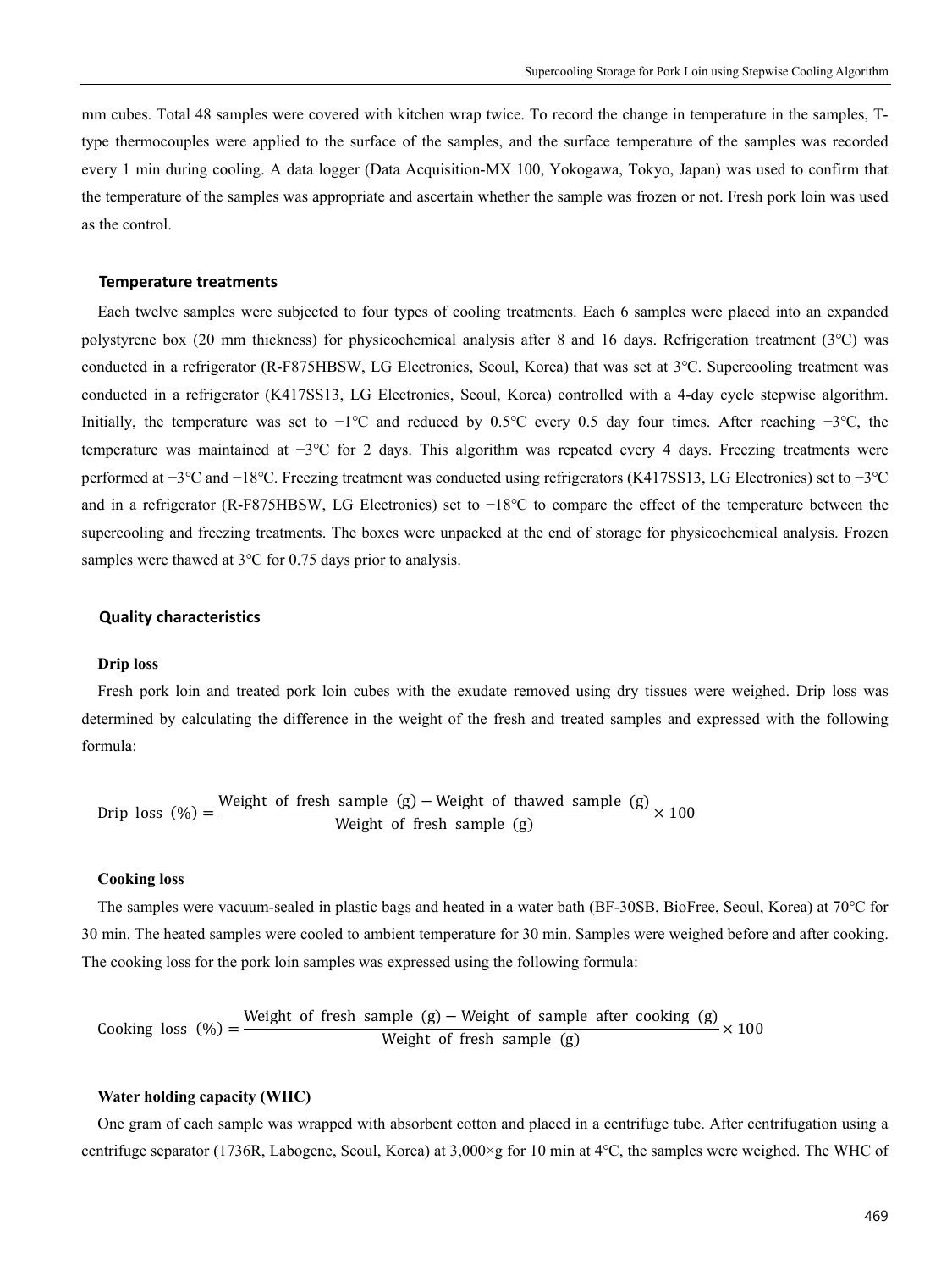the pork loin samples was expressed as the ratio of the sample weight after centrifugation to the initial sample weight using the following formula:

Water holding capacity (%) =  $\frac{\text{Sample weight after centrifugation (g)}}{\text{Sample weight before centrifugation (g)}} \times 100$ 

#### **Shear force**

Samples for which the cooking losses were measured were cut into  $10\times20\times10$  (width×length×height) mm cuboid shape. The shear force was measured using a texture analyzer (CT3 texture analyzer, AMETEK Brookfield, Middleborough, MA, USA), and the parameters were set as follows: Compression type, TA22 probe, TA/SBA fixture, test speed 2.5 mm/s, trigger load 5 g, and target value 10 mm.

#### **Color**

Color parameters for each sample were determined using a colorimeter (CR-400 Chroma Meter, Konica Minolta, Osaka, Japan). The lightness (CIE L\*), redness (CIE a\*), and yellowness (CIE b\*) values of the samples were measured after calibration with a white standard plate (CIE L\*=96.79, CIE a\*=+0.30, CIE b\*=+1.67). The total color difference ( $\Delta E$ ) was calculated using the following equation for the difference between the fresh and thawed samples.

 $\Delta E = \sqrt{(\Delta CIE \ L^*)^2 + (\Delta CIE \ a^*)^2 + (\Delta CIE \ b^*)^2}$ 

#### **Freshness characteristics**

#### **pH**

The pH of the samples was measured using a pH meter (Orion 3 Star, Thermo Scientific, Waltham, MA, USA). Five grams of the sample was homogenized with 45 mL of distilled water using a homo-mixer (CNHR 26, Bosch, Ljubljana, Slovenia) for 40 s.

#### **Volatile basic nitrogen (VBN)**

The VBN content of the pork loin samples was determined according to Conway's micro-diffusion method (Kim et al., 2020). Five grams of the sample was homogenized with 45 mL of distilled water using a slap-type homogenizer (WS-400, Shanghai Zhisun Equipment, Shanghai, China) for 180 s. The homogenate was filtered using Whatman No.1 filter paper (GE Healthcare Life Science, Sheffield, UK). After filtering, 1 mL of the filtrate was placed in the outer section of a Conway dish with a mixture of 1 mL of 0.01 N  $H_3BO_3$  and 100 µL of Conway solution (mixture of 0.066% methyl red in ethanol and 0.066% bromocresol green in ethanol) was dropped into the inner section of the dish. Then, 1 mL of 50%  $K_2CO_3$  was added to the outer section of the dish. The Conway dish was closed and incubated at  $37^{\circ}$ C for 2 h, then titrated using 0.02 N H<sub>2</sub>SO<sub>4</sub> until the Conway reagent changed to a red color. The VBN content was determined following the addition of  $0.02 \text{ N H}_2\text{SO}_4$ to the inner section of the Conway dish. The VBN values were calculated using the following formula:

VBN (mg/100 g) = 
$$
\frac{14.007 \times (a - b) \times f \times 100 \times c}{S}
$$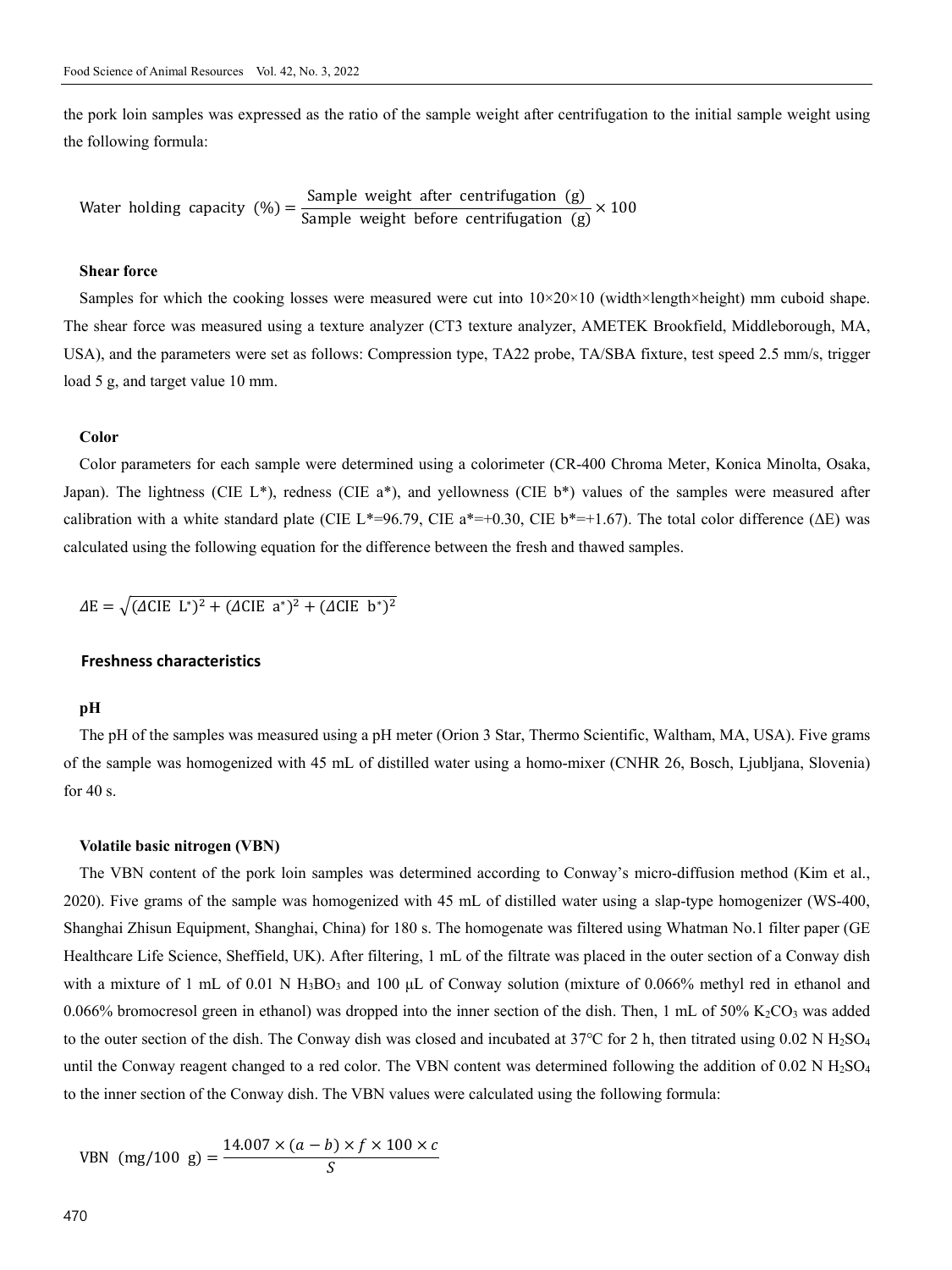where a is the titration volume for the sample (mL), *b* is the titration volume for the blank (mL), *f* is the factor for H2SO4, *S* is the weight of the sample (g), and c is the dilution amount.

#### **Thiobarbituric acid reactive substances (TBARS)**

The TBARS in each sample were measured according to the procedure described by Park et al. (2021a). Five grams of the sample was homogenized with 45 mL of distilled water for 60 s. The homogenate was filtered using Whatman No.1 filter paper (GE Healthcare Life Science). The filtrate (0.5 mL) was transferred to a test tube and 4.5 mL of TBA solution (0.25 N HCl, 15% trichloroacetic acid, and 0.375% TBA reagent) was added. The tube was heated (95℃ for 15 min) in a water bath (BF-30SB, BioFree), cooled to room temperature, and centrifuged at 3,000×g at 4℃ for 10 min. Then, 200 μL of the supernatant was placed in a 96-Well plate (SPL Life Science, Pocheon, Korea) and the absorbance was measured using a spectrophotometer (Multiskan<sup>TM</sup> GO UV/VIS, Thermo Fisher, Waltham, MA, USA) at 535 nm. The TBA values of the samples are presented as mg malondialdehyde/kg (mg MDA/kg).

#### **Total aerobic count (TAC)**

One gram of sample was collected from the surface of the pork loin sample and homogenized with 9 mL of sterilized 0.85% NaCl solution for 1 min using a slap-type homogenizer (WS-400, Shanghai Zhisun Equipment). The supernatant was diluted by serial dilution and 1 mL of diluted solution was placed on ready-to-use Petrifilm aerobic count plates (3M Petrifilm, 3M, Saint Paul, MN, USA) and incubated for 2 days at 37℃ in an incubator (SI-600R, Jeio Tech, Seoul, Korea). The colonies were counted and were expressed as Log colony-forming units per 1 g of sample (Log CFU/g) to obtain the TAC.

#### **Statistical analysis**

All results are expressed as mean±SD. Statistical analysis was performed with ANOVA test using SPSS software (version 24.0, SPSS Inc., Chicago, IL, USA). Differences were considered significant at p<0.05.

## **Results and Discussion**

#### **Temperature curves**

For stable supercooling storage, a stepwise cooling algorithm was designed considering three main parameters: 1) minimization of temperature deviation during storage, 2) suitable setting of the lowest temperature at the end of one cycle for the type of food, and 3) returning to the initial temperature of one cycle at the end point (Fig. 1). From our previous experiment (Lee, 2020), the fluctuation of temperature was more than 0.3℃, which is difficult to supercool during the storage period. The second parameter was set to the lowest suitable temperature. According to Kim (2021), the lowest temperature of chicken breast adopted for the stepwise cooling algorithm was set at −2.5℃ for 0.75 day (18 h), which can preserve the supercooled state without phase transition. Although the samples maintained a supercooled state at the lowest temperature owing to the small temperature fluctuations, the supercooled state was thermodynamically unstable. Therefore, to prevent unexpected cancellation of supercooled conditions, it is necessary to limit the exposure time of food to the lowest temperature and return to the initial temperature at the start of the second cycle.

The temperature curves for the refrigeration, supercooling, and freezing treatments of pork loin samples are shown in Fig. 2. Refrigeration treatment was conducted at 3℃, and all pork loin samples reached 3℃ after 0.08 day (2 h) of storage (Fig.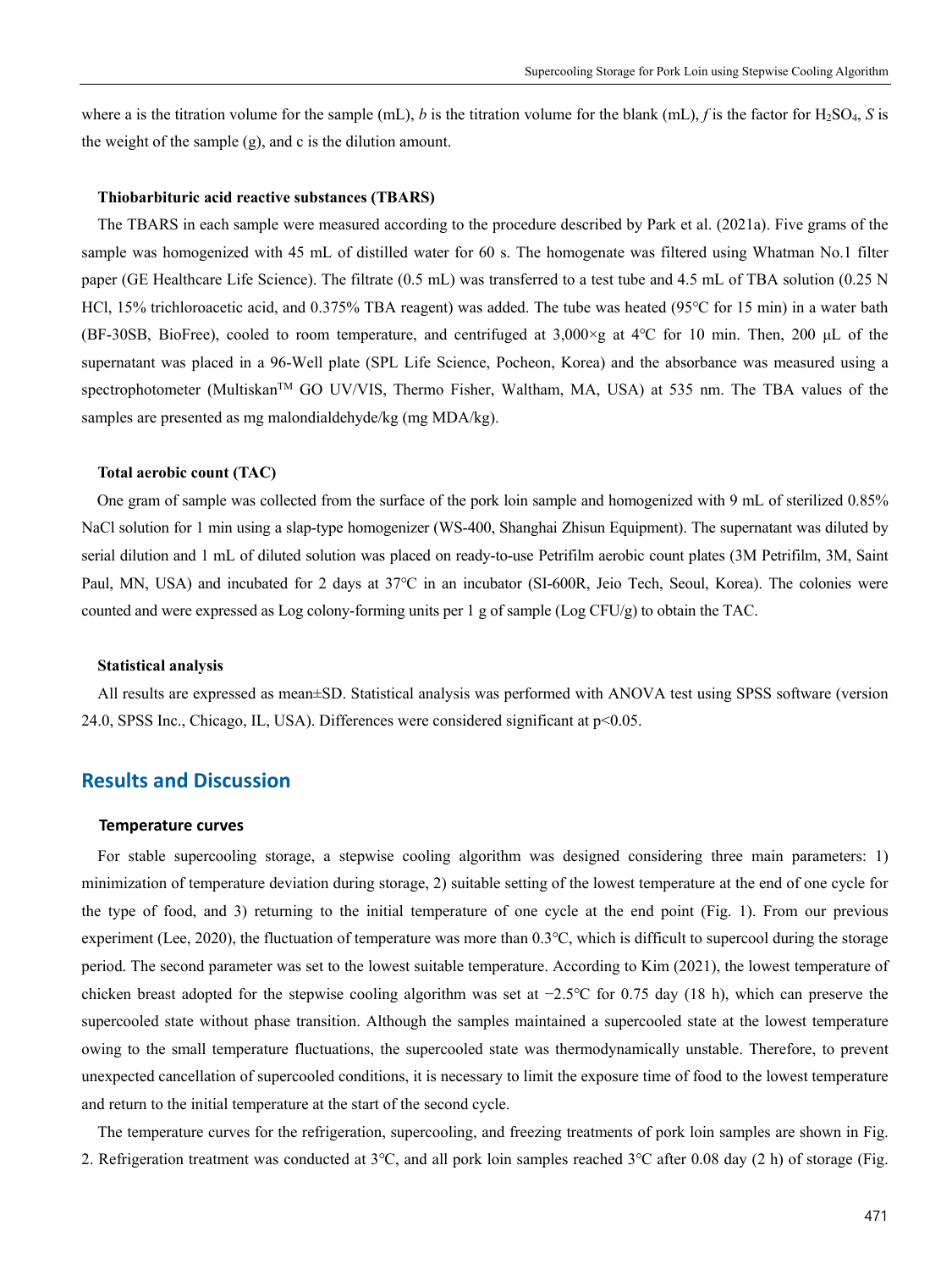

**Fig. 1. Concept of supercooling preservation controlled by stepwise cooling process.** Adapted from Kim (2021) with CC-BY. The 3 main factors are consisted of 1) the fluctuation minimization of temperature, 2) setting a suitable the lowest temperature at end of cycle according to kind of food, and 3) returning to the initial temperature of one cycle at the end point. The variation of temperature was less than ±0.2℃, which caused the stable supercooled state. Temperature fluctuation of more than ±0.5℃, resulted in the cancellation of the supercooled state.

2A). Supercooling treatment was conducted by employing the stepwise algorithm (Fig. 2B), and the mean target temperature during storage was about −2.4℃, which was below the initial freezing temperature of −0.6℃ for the pork loin samples (Kim and Hong, 2016). Thus, in this study, the stepwise algorithm was regarded as supercooling for pork loin. The temperatures of the pork loin samples were slowly cooled in stages and maintained at −3℃ for 2 days (48 h). Then, the target temperature was raised to −1℃ and the stepwise algorithm was repeated. While repeating the program, the sample temperatures followed the target temperature below 0.5℃. In 6-8th day, the sample temperatures were maintained in the range of −3.5℃ to −3.2℃ without phase transition. Ten of twelve samples retained the supercooled state for up to 16 days of storage, and no ice was detected on the surface of the supercooled pork loin samples at the end of storage. The center temperatures of the pork loin samples frozen at −3<sup>°</sup>C reached the target temperature after 0.10 day (2.5 h) and generally remained within the range of −3.5℃ to −3.0℃ (Fig. 2C). The sample temperature reached −18℃ after 0.29 day (7 h) in a refrigerator set to −18℃ (Fig. 2D). These samples were stored at −18℃ to −19℃ for 16 days.

#### **Quality characteristics**

#### **Drip loss**

The drip loss for pork loin samples subjected to the various treatments and storage periods are presented in Table 1. Drip not only affects meat quality, such as weight and nutrition, but also plays a role as a good substrate for microbial growth (den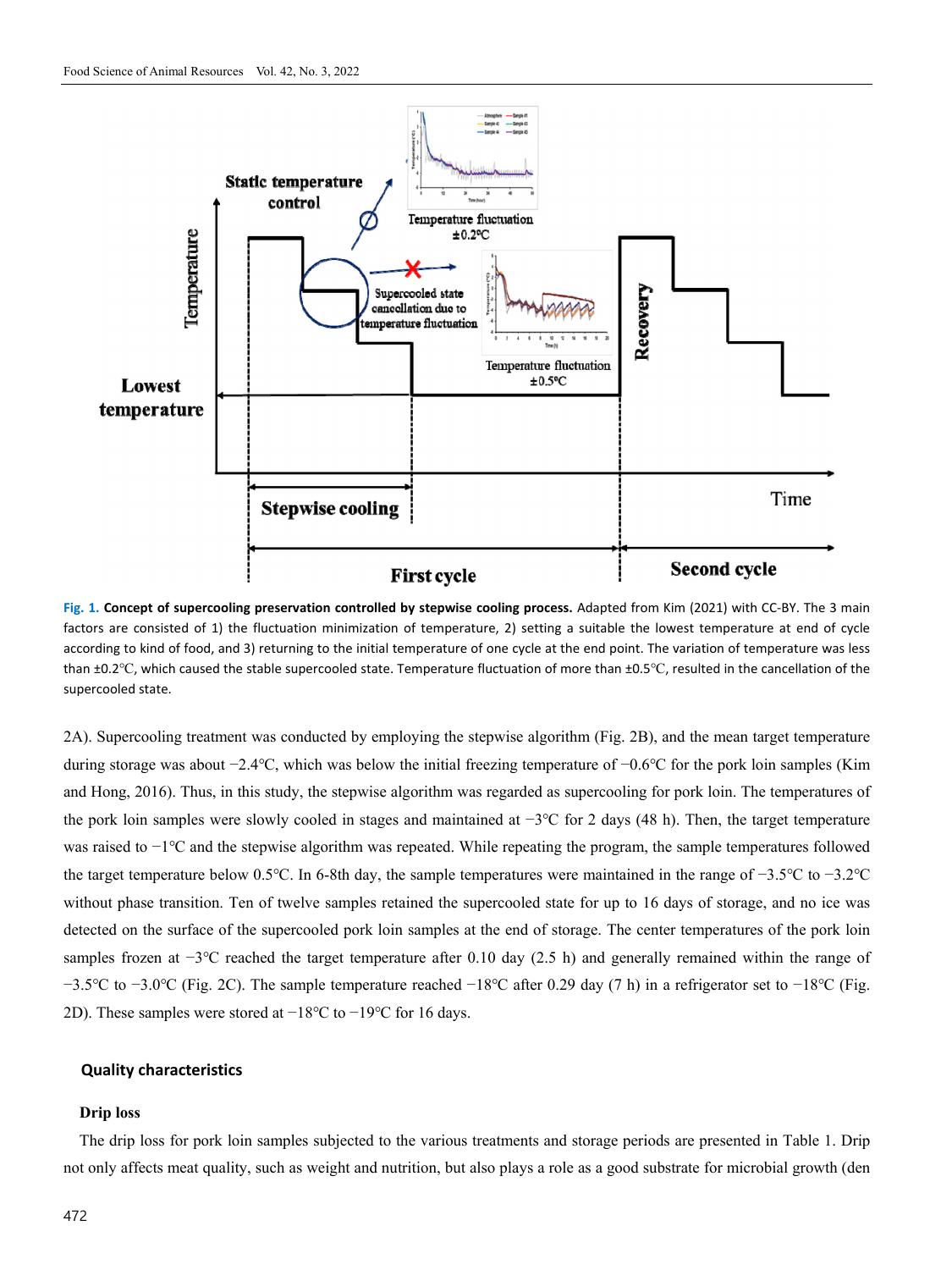

**Fig. 2. Temperature curves of target temperature and pork loins samples under (A) refrigeration, (B) supercooling, (C) freezing (–3℃), and (D) freezing (–18℃) treatments for 16 days.** 

Hertog-Meischke et al., 1997). Refrigerated pork loin samples showed approximately 10.5% drip loss, regardless of the storage period. The drip loss of supercooled pork loin sample increased during storage. After 8 days of storage, the supercooled pork loin sample had the lowest drip loss  $(p<0.05)$  at 8.24%, which increased to 9.44% after 16 days of storage. The two freezing treatments exhibited different patterns. There was no significant difference between pork loin samples frozen at −18℃ and −3℃ (p>0.05) after 8 days of storage. The drip loss on day 16 for samples frozen at −3℃ and −18℃ was 10.49% and 6.74%, respectively.

Extrinsic factors such as freezing and thawing processes induce a larger amount of drip from meat due to ice crystallization, leading to rupture of the fiber membrane (Benjakul and Visessanguan, 2010; Lambert et al., 2001; Turan et al., 2003). Many studies have analyzed factors affecting thawing loss, such as post-mortem aging, frozen storage, and thawing conditions (Añón and Calvelo, 1980; Kondratowicz et al., 2006; Kondratowicz et al., 2008). Thus, quickly lowering the temperature of meat can avoid various metabolic processes related to drip loss (Huff-Lonergan and Sosnicki, 2002), and low-temperature storage of meat is necessary to reduce the overall quality loss after slaughter. Duun and Rustad (2008) observed that pork roasts stored at −2℃ had less drip loss than samples stored at 3.5℃ and −36℃. Similarly, supercooled chicken breast had lower drip loss compared to refrigerated and partially frozen samples after 12 h of storage (Mok et al., 2017).

In this study, supercooling treatment was regarded as superior for the reduction of drip loss compared to conventional refrigeration and freezing, as the drip loss was no higher after 16-day storage. Consequently, it was concluded that supercooling and freezing at lower temperatures are advantageous for drip loss in meat.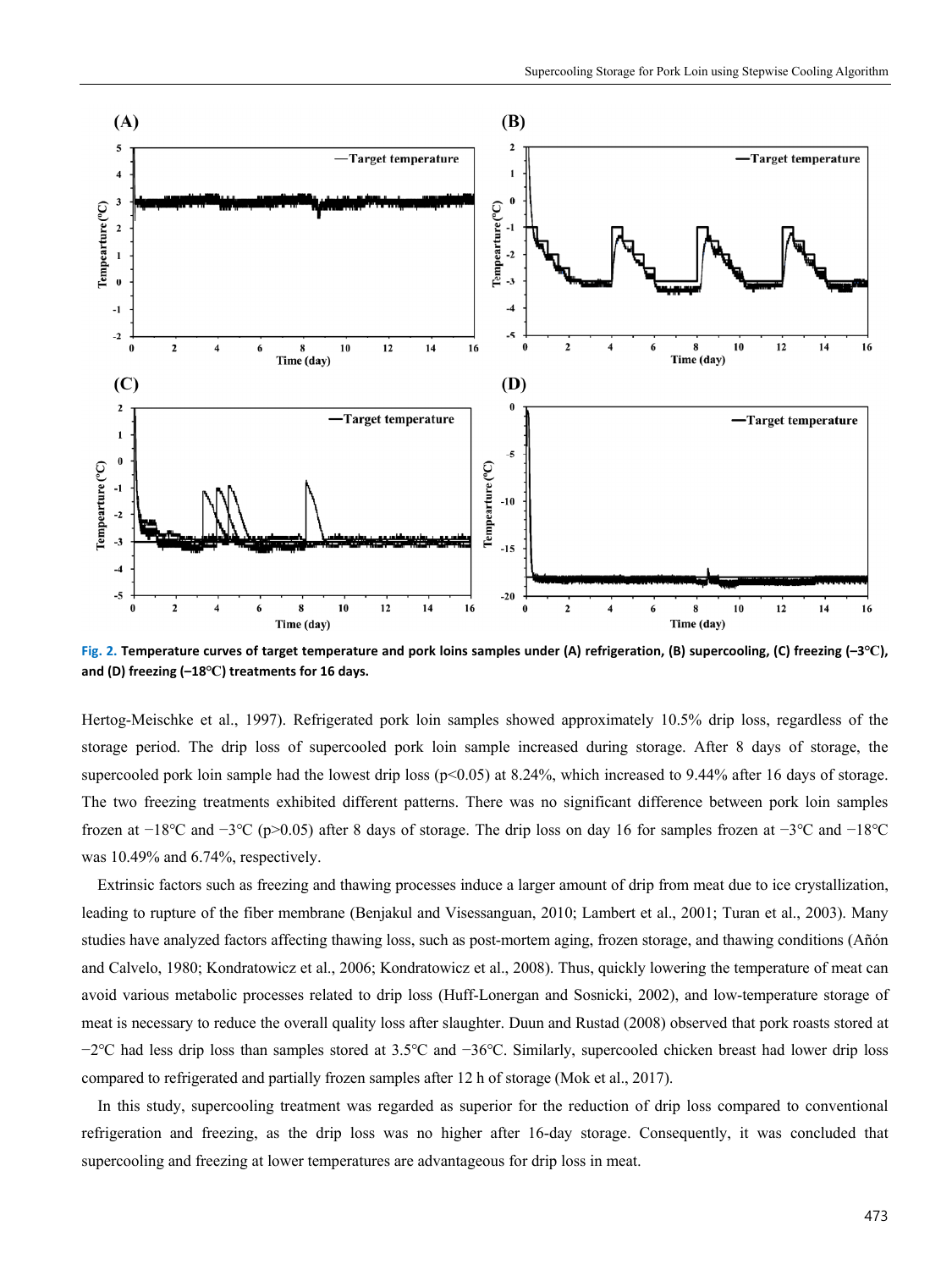| Parameters           | Treatment                            | Storage period              |                                 |                                  |
|----------------------|--------------------------------------|-----------------------------|---------------------------------|----------------------------------|
|                      |                                      | 0 <sub>d</sub>              | 8 d                             | 16d                              |
| Drip loss $(\% )$    | Refrigeration $(+3^{\circ}\text{C})$ |                             | $10.46 \pm 1.60$ <sup>Aa</sup>  | $10.54 \pm 0.58$ <sup>Ax</sup>   |
|                      | Supercooling                         |                             | $8.24 \pm 2.43^{BCb}$           | $9.44 \pm 1.16$ <sup>ABx</sup>   |
|                      | Freezing $(-3 \degree C)$            |                             | $9.60 \pm 1.92$ <sup>ABab</sup> | $10.49 \pm 2.99$ <sup>Ax</sup>   |
|                      | Freezing $(-18^{\circ}\text{C})$     |                             | $9.20 \pm 3.12$ <sup>ABab</sup> | $6.74 \pm 0.69$ <sup>Cy</sup>    |
| Cooking loss $(\% )$ | Refrigeration $(+3^{\circ}\text{C})$ | $30.9 \pm 1.9$ <sup>C</sup> | $36.3 \pm 0.7$ <sup>AB</sup>    | $36.6 \pm 1.3$ <sup>AB</sup>     |
|                      | Supercooling                         | $30.9 \pm 1.9$ <sup>C</sup> | $36.2 \pm 1.6^{AB}$             | $35.5 \pm 2.1^B$                 |
|                      | Freezing $(-3 \degree C)$            | $30.9 \pm 1.9$ <sup>C</sup> | $36.8 \pm 1.1^{AB}$             | $37.0 \pm 2.8$ <sup>AB</sup>     |
|                      | Freezing $(-18^{\circ}\text{C})$     | $30.9 \pm 1.9$ <sup>C</sup> | $37.0 \pm 2.1$ <sup>AB</sup>    | $38.0 \pm 1.1^{\rm A}$           |
| WHC $(\%)$           | Refrigeration $(+3^{\circ}\text{C})$ | $85.1 \pm 0.9^{\rm A}$      | $82.7 \pm 2.7$ <sup>AB</sup>    | $84.2 \pm 1.8$ <sup>Ax</sup>     |
|                      | Supercooling                         | $85.1 \pm 0.9^{\rm A}$      | $83.7 \pm 1.6^{\rm A}$          | $83.1 \pm 3.3$ <sup>Axy</sup>    |
|                      | Freezing $(-3 \degree C)$            | $85.1 \pm 0.9^{\rm A}$      | $80.7 \pm 1.4^{AB}$             | $75.7 \pm 3.7$ <sup>Cz</sup>     |
|                      | Freezing $(-18^{\circ}\text{C})$     | $85.1 \pm 0.9^{\rm A}$      | $81.6 \pm 1.9$ <sup>AB</sup>    | $78.3 \pm 2.7^{BCyz}$            |
| Shear force $(g)$    | Refrigeration $(+3^{\circ}C)$        | $6,412\pm440^{\rm A}$       | $4,447 \pm 816^{\rm BC}$        | $4,291 \pm 770^{BCxy}$           |
|                      | Supercooling                         | $6,412\pm440^{\rm A}$       | $4,237 \pm 789^{\rm BC}$        | $3,881 \pm 794$ <sup>Cy</sup>    |
|                      | Freezing $(-3 \degree C)$            | $6,412 \pm 440^{\rm A}$     | 4,829±1,214 <sup>BC</sup>       | $5,509 \pm 1,569$ <sup>ABx</sup> |
|                      | Freezing $(-18^{\circ}\text{C})$     | $6,412 \pm 440^{\rm A}$     | $4,835 \pm 1,230$ <sup>BC</sup> | 5,098±2,132ABCxy                 |

| Table 1. Changes in the drip loss, cooking loss, WHC, and shear force of pork loins with various treatments and storage periods |  |  |  |
|---------------------------------------------------------------------------------------------------------------------------------|--|--|--|
|---------------------------------------------------------------------------------------------------------------------------------|--|--|--|

A–C Means with different letters within the entire data are significantly different (p<0.05).<br>a,b Means with different letters within the 8-day data are significantly different (p<0.05).

 $x$ <sup>-z</sup> Means with different letters within the 16-day data are significantly different (p<0.05).

WHC, water holding capacity.

#### **Cooking loss**

The cooking losses for pork loin samples subjected to various treatments and storage periods are presented in Table 1. Cooking loss is the weight loss of the released liquid and the hydrophilic content during cooking (Aaslyng et al., 2003). The cooking loss for fresh pork loin samples was approximately 30.9% and significantly increased with storage ( $p<0.05$ ), ranging from 35.5% to 38.0%. There was no marked difference in cooking losses for pork loin samples after eight days of storage, regardless of the cooling treatment  $(p>0.05)$ . On the 16th day, the cooking losses for pork loin samples did not increase, regardless of treatment, compared to the losses after eight days (p>0.05). However, the cooking loss of supercooled pork loin sample was 35.5% which was the lowest value among the treatment groups and although the difference was small.

Cooking meat leads to protein denaturation which deprives the protein structure of entrapped water due to the loss of capillary forces (Aaslyng et al., 2003). Vieira et al. (2009) mentioned that chemically bound water in meat is released by melting fat and denaturing proteins during cooking. Several studies report that the moisture loss caused by cooking is not vastly different between unfrozen meat and frozen and thawed meat (Leygonie et al., 2012; Vieira et al., 2009). In contrast, Kim et al. (2015) reported that the cooking loss of frozen/thawed pork was higher than that of fresh pork, regardless of various freezing and thawing processes, due to ice crystallization and recrystallization. There have been irreconcilable reports regarding cooking loss in meat stored under refrigeration. Straadt et al. (2007) observed an increase in the tendency of cooking loss for pork stored at 4℃ for four days, with a constant loss after this period for up to 14 days due to the disintegration of damaged fibers during aging. Furthermore, Lu et al. (2019) found higher cooking loss in *M. longissimus*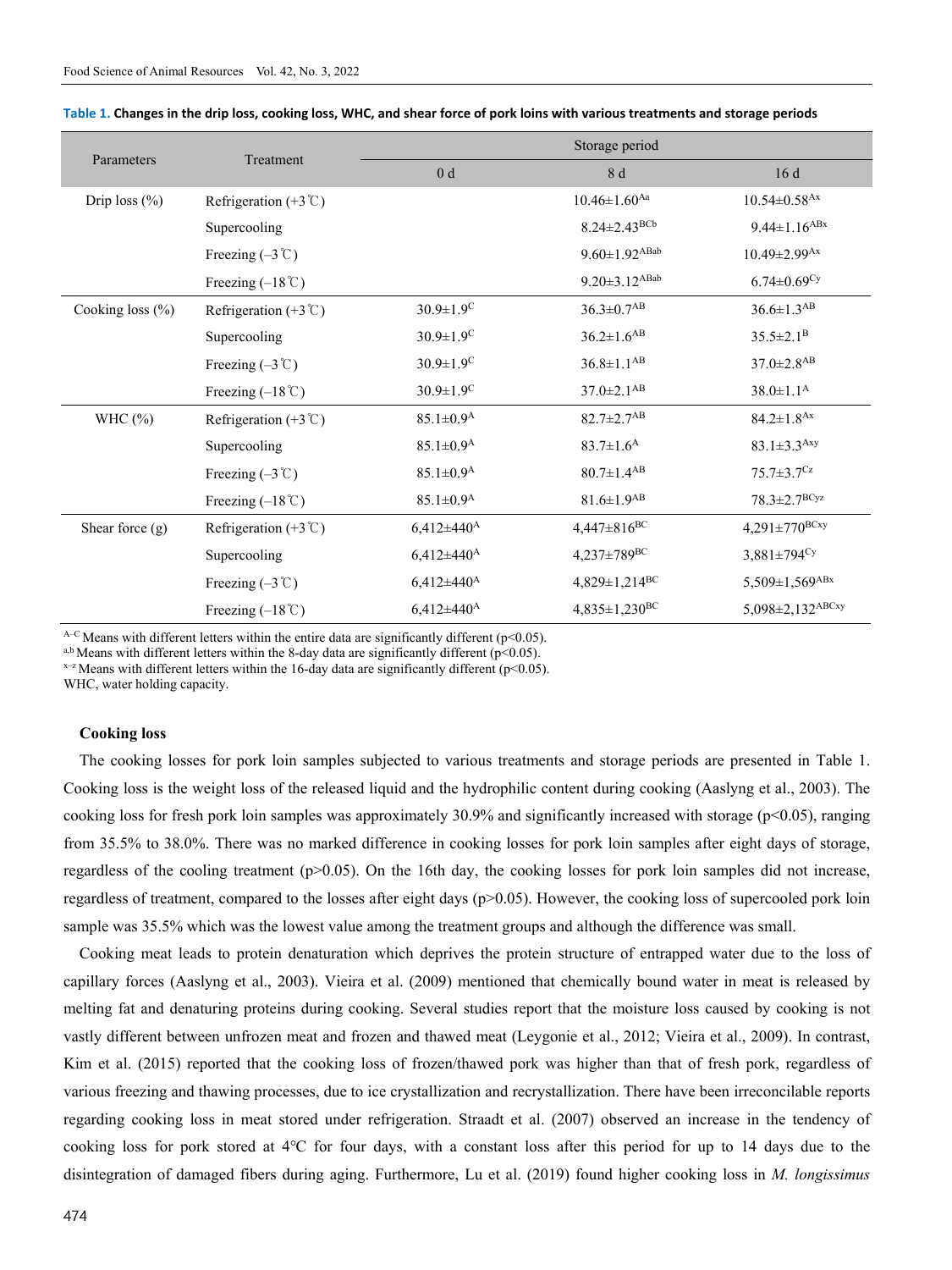*lumborum* muscles from Chinese yellow cattle stored via superchilling at −4°C than in those stored under conventional refrigeration (2℃) and freezing (−18℃). They attributed this result to severely damaged cell membranes during superchilling storage. It was noted that supercooling treatment for unfrozen pork loin samples was advantageous for cooking loss within 16 days of storage.

#### **Water holding capacity (WHC)**

The WHC values of pork loin samples subjected to various treatments and storage periods are presented in Table 1. WHC is the ability of the muscle to retain water from loss to external forces (Huff-Lonergan and Sosnicki, 2002). The loss of WHC is associated with the destruction of muscle fiber structures and protein denaturation and/or modification, which shrinks myofibrils (Huff-Lonergan and Sosnicki, 2002; Savage et al., 1990). The WHC of fresh pork loin sample was 85.1%. On day 8 of storage, the WHC values for all pork loin samples decreased. However, there were no significant differences compared to that of the 0 day and other treated samples  $(p>0.05)$ , with WHC above 80%. However, unfrozen (refrigerated and supercooled) and frozen pork loin samples had different WHC after 16 days of storage. The WHC of unfrozen pork loin samples was above 83% and was not markedly different from that of fresh pork loin samples (p>0.05). This result is consistent with that obtained by Kristensen and Purslow (2001). The authors reported that WHC of *longissimus* muscle was maintained after 10 days during aging process (stored at 4℃), though the WHC initially increased and decreased. Other research also reported about these phenomena, which showed the WHC of non-frozen meat did not decline (Joo et al., 2008; Miller et al., 2007). Kristensen and Purslow (2001) attributed to the proteolysis of cytoskeletal proteins and weight loss of the muscle joints caused by water loss. In contrast, frozen pork loin samples had significantly lower WHC (p<0.05), below 80%, although there was no obvious difference based on the freezing temperature ( $p$ >0.05). This may be ascribed to the structural changes in muscle proteins induced by ice crystals due to freezing and thawing (Huff-Lonergan and Lonergan, 2005; Straadt et al., 2007). Thus, refrigeration and supercooling treatments were regarded as beneficial for sustaining muscle fiber structures within 16 days based on the different WHC trends between frozen and unfrozen pork loin samples.

#### **Shear force**

The shear forces of pork loin samples subjected to various treatments and storage periods are presented in Table 1. Meat tenderness is an important property for consumers (Pomponio et al., 2018). The shear force of fresh pork loin sample was 6,412 g, which was reduced by the different treatments and storage periods. In general, unfrozen pork loin samples had lower shear force. After eight days of storage, unfrozen samples had shear forces under 4,500 g, whereas those of frozen samples were approximately 4,800 g. There were no significant differences among the treatment groups ( $p$ >0.05). On the 16th day, the shear force of refrigerated pork loin samples was approximately 4,300 g and that of supercooled samples was approximately 3,900 g, which was the lowest value obtained.

A decrease in the shear force of pork under refrigeration is consistently reported due to initial tenderization within the first week after slaughter (Juárez et al., 2009; Juárez et al., 2011; Rees et al., 2002) followed by a steady state (Xiong et al., 2006). This decrease in shear force may have been caused by the degradation of muscle fibers and major myofibrillar proteins by enzymatic proteolysis related to calpains and cathepsins (Huff Lonergan et al., 2010). The calpain system is a group of several proteins. μ- and m-calpains are associated with the proteolysis of myofibrillar proteins, which are calcium dependent and activated during autolysis (Goll et al., 2003; Huff Lonergan et al., 2010; Pomponio et al., 2008). Cathepsins are peptidases that exist in lysosomes and tenderize meat after leakage through the disintegration of lysosome membranes caused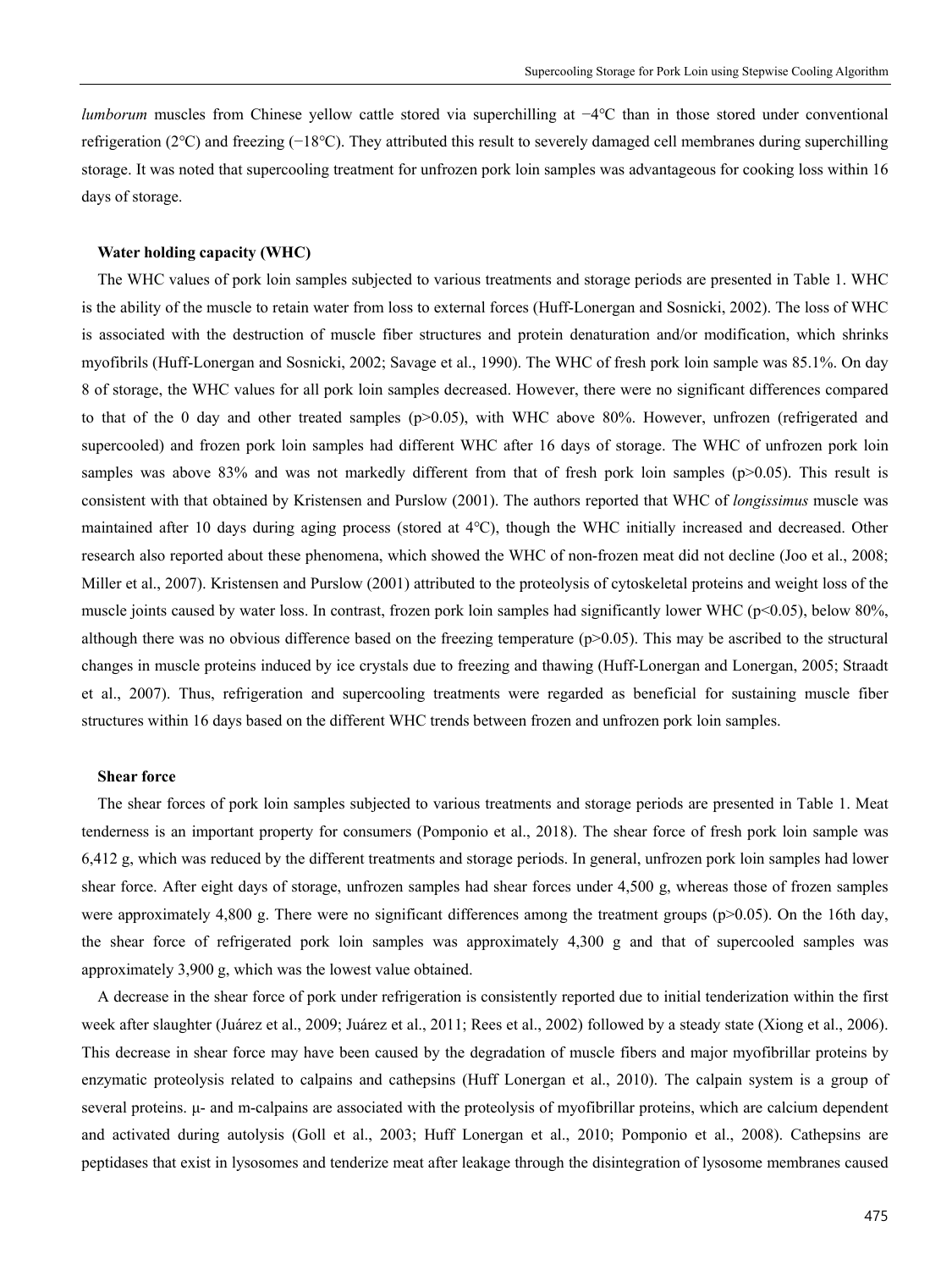by accumulated lactic acid (Ertbjerg et al., 1999). Thus, temperature is a major factor in physiological proteolysis and tenderization (Huff Lonergan et al., 2010; Pomponio and Ertbjerg, 2012). Pomponio et al. (2018) also observed a decreasing tendency in the Warner-Blatzer shear force of pork loins under refrigeration and superchilling storage (−1℃). Conversely, freezing treatment led to an increase in the shear force, which was above 5,000 g. The pork loin frozen at −3℃ had a shear force of approximately 5,500 g, which was the highest value compared to that of the 0 day. Consequently, it was concluded that supercooling treatment resulted in the tenderization of pork loin samples.

#### **Color**

The colors of pork loin samples subjected to various treatments and storage periods are presented in Table 2. The CIE L<sup>\*</sup> value of fresh pork loin sample was 43.96 and the storage temperature significantly affected the CIE L\* values. The CIE L\* of refrigerated pork loin sample increased to above 55 after 16 days of storage. However, the supercooling treatment maintained the CIE L\* value of pork loin sample on the 16th day. The CIE a\* value of fresh pork loin samples was 6.64 and the refrigerated pork loin samples showed a decrease in the CIE a\* value to 5.83 after eight days of storage, and eventually to 5.55 (p<0.05). In contrast, supercooling and freezing treatments did not lead to a change in the CIE a\* of pork loin samples during the storage period ( $p$ >0.05). The CIE b\* values increased significantly by the different treatments and storage periods  $(p<0.05)$ . The CIE b<sup>\*</sup> of fresh pork loin samples was 2.98 and increased to 4.95–5.78 after eight days of storage. However, the CIE b\* value did not change substantially within the 16 days of storage in all treatment groups. Similarly, the total color

|           |                                      | Color (Storage period)         |                                 |                                 |
|-----------|--------------------------------------|--------------------------------|---------------------------------|---------------------------------|
| Treatment |                                      | 0 <sub>d</sub>                 | 8 d                             | 16d                             |
| $CIE L*$  | Refrigeration $(+3^{\circ}C)$        | 43.96 $\pm$ 0.84 <sup>D</sup>  | $47.66 \pm 2.39$ <sup>Ba</sup>  | $55.43 \pm 3.49$ <sup>Ax</sup>  |
|           | Supercooling                         | 43.96±0.84 <sup>D</sup>        | $47.78 \pm 0.68$ <sup>Ba</sup>  | $46.26 \pm 1.12^{BCy}$          |
|           | Freezing $(-3^{\circ}\mathrm{C})$    | 43.96 $\pm$ 0.84 <sup>D</sup>  | $42.40 \pm 2.28^{Db}$           | 44.47±2.08 <sup>CDyz</sup>      |
|           | Freezing $(-18^{\circ}\text{C})$     | 43.96±0.84 <sup>D</sup>        | $43.73 \pm 3.48$ <sup>Db</sup>  | $42.87 \pm 1.14^{Dz}$           |
| $CIEa*$   | Refrigeration $(+3^{\circ}C)$        | $6.64\pm0.16^\mathrm{ABC}$     | $5.83 \pm 0.35^{\rm CDb}$       | $5.55 \pm 1.18^{Dy}$            |
|           | Supercooling                         | $6.64 \pm 0.16$ <sup>ABC</sup> | $7.49 \pm 0.58$ <sup>Aa</sup>   | $7.21 \pm 0.26$ <sup>ABx</sup>  |
|           | Freezing $(-3 \degree C)$            | $6.64 \pm 0.16$ <sup>ABC</sup> | $6.63 \pm 1.46$ <sup>ABCa</sup> | $6.40{\pm}1.06^{BCDay}$         |
|           | Freezing $(-18^{\circ}\text{C})$     | $6.64 \pm 0.16$ <sup>ABC</sup> | $5.93 \pm 0.75^{\rm CDb}$       | $6.58 \pm 0.48$ <sup>ABCx</sup> |
| $CIE b*$  | Refrigeration $(+3^{\circ}\text{C})$ | $2.98 \pm 0.65^D$              | $4.95 \pm 0.34$ <sup>BCb</sup>  | $4.83 \pm 1.12$ <sup>Cy</sup>   |
|           | Supercooling                         | $2.98 \pm 0.65^D$              | $5.78 \pm 0.25$ <sup>Aa</sup>   | $5.60 \pm 0.23$ <sup>ABxy</sup> |
|           | Freezing $(-3^{\circ}\mathrm{C})$    | $2.98 \pm 0.65^D$              | $5.59 \pm 0.86$ <sup>ABa</sup>  | $5.76 \pm 0.96$ <sup>Ax</sup>   |
|           | Freezing $(-18^{\circ}\text{C})$     | $2.98 \pm 0.65^D$              | $5.00 \pm 0.36$ <sup>BCb</sup>  | $4.89 \pm 0.09^{BCy}$           |
| ΔE        | Refrigeration $(+3^{\circ}\text{C})$ |                                | $4.43 \pm 2.68$ <sup>B</sup>    | $11.75 \pm 3.54$ <sup>Ax</sup>  |
|           | Supercooling                         |                                | $4.86 \pm 0.51^{\rm B}$         | $3.62 \pm 0.81$ <sup>BCy</sup>  |
|           | Freezing $(-3 \degree C)$            |                                | $4.00 \pm 1.00^{\rm BC}$        | $3.60 \pm 1.12^{BCy}$           |
|           | Freezing $(-18^{\circ}\text{C})$     |                                | $3.91 \pm 1.01^{BC}$            | $2.42 \pm 0.57$ <sup>Cy</sup>   |

|  | Table 2. Changes in the color of pork loins with various treatments and storage periods |  |
|--|-----------------------------------------------------------------------------------------|--|
|--|-----------------------------------------------------------------------------------------|--|

 $A-D$  Means with different letters within the same column are significantly different ( $p<0.05$ ).

a,b Means with different letters within the 8-day data are significantly different (p<0.05).  $x-z$  Means with different letters within the 16-day data are significantly different (p<0.05).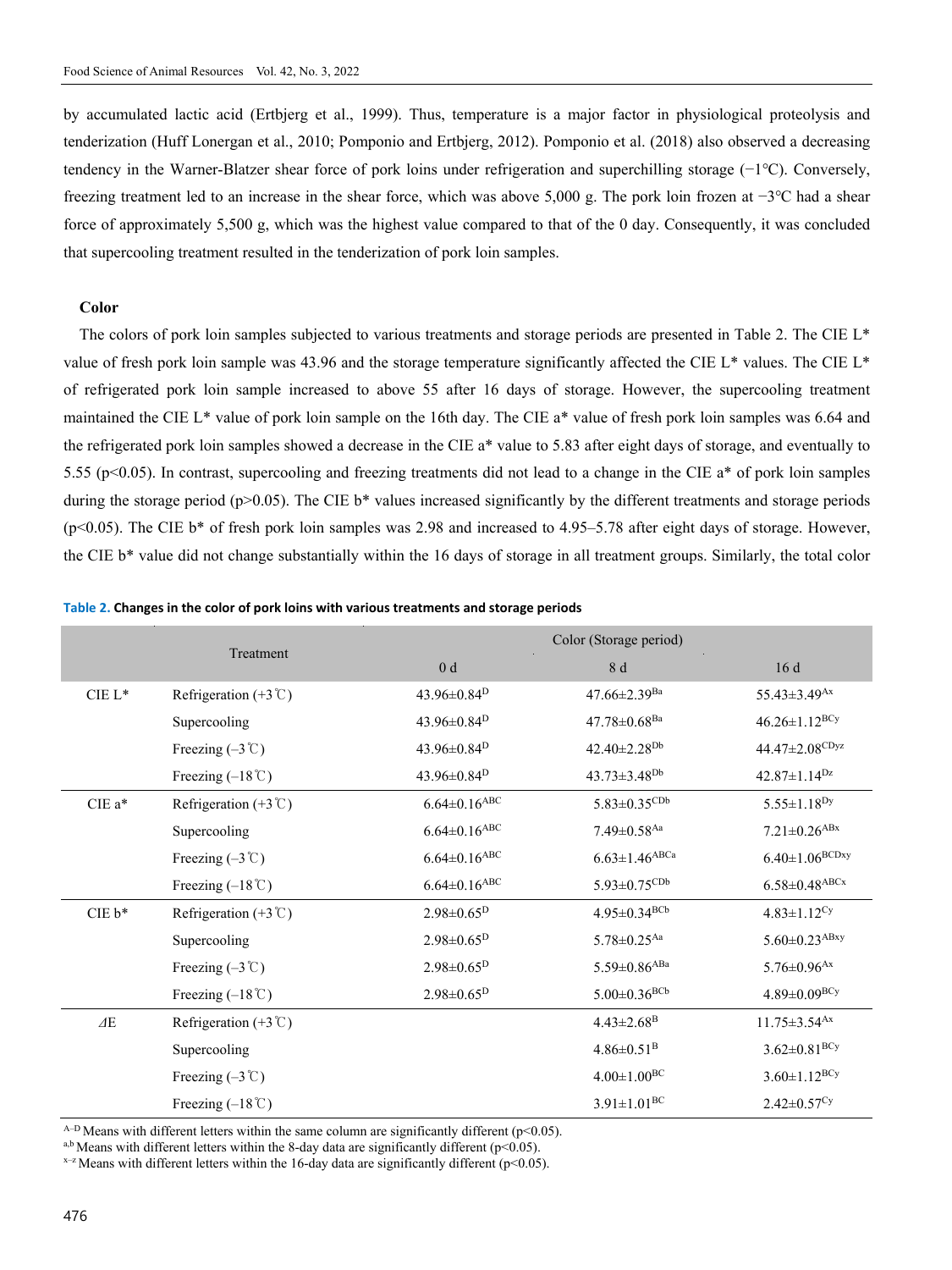difference (*Δ*E) of pork loin samples also varied. After eight days of storage, there were no significant differences among the treatment groups (p>0.05). However, after 16 days of storage, the total color difference for refrigerated pork loin samples increased to 11.75, which was the highest value ( $p<0.05$ ).

Color is considered as an index of meat quality, and bright red is regarded as an indicator of freshness by consumers (Mancini and Hunt, 2005; Ye et al., 2020). Martin et al. (2013) indicated that a higher discoloration rate was induced by a higher storage temperature for meat and the color change was alleviated at sub-zero temperatures (Gill and McGinnis, 1995). Hence, lower storage temperatures enhance the color stability of meat during storage (Buys et al., 1993). This was attributed to the higher oxymyoglobin content and lower metmyoglobin content in supercooled steak than in those stored at 5℃, indicating that supercooled meat was redder than those stored under refrigeration conditions (Jeremiah and Gibson, 2001). These findings demonstrate that refrigeration results in discoloration of pork loin samples after 16 days of storage, resulting in the highest CIE L<sup>\*</sup> and the lowest CIE a<sup>\*</sup> and CIE b<sup>\*</sup> values. Lu et al. (2019) also reported that superchilled storage led to less change in the color of beef steak than in refrigerated samples. Accordingly, supercooling induced stability in the change color of pork loin samples at a similar level of freezing without phase transition. It was concluded that supercooling could maintain an acceptable quality for pork loins with higher storage temperatures compared to freezing for 16 days of storage.

#### **Freshness characteristics**

#### **pH**

The pH values of pork loin samples subjected to various treatments and storage periods are presented in Table 3. The pH of meat affects physicochemical properties such as WHC and tenderness (Kauffman et al., 1961). The pH of fresh pork loin sample was 5.64 and varied by treatment and storage periods. Overall, unfrozen meat had a lower pH than the frozen samples. After eight days of storage, the pH values for refrigerated and supercooled pork loin samples were approximately 5.6, whereas those of frozen meats were 5.68 and 5.87, depending on the freezing temperature. After 16 days of storage, the pH values of the samples increased by approximately 0.1 units except for pork loin samples frozen at −18℃, which decreased to 5.78.

According to James (1972), the pH of fresh meat ranges from 5.5 to 5.8 and that of putrid meat is above 8.0. At slaughter, the pH of meat is approximately 7.2 and initially decreases due to the depletion of ATP and anaerobic glycolysis (Ko and Yang, 2001; Scherer et al., 2005). Numerous studies have demonstrated an increase in the pH of meat due to the production of basic substances including ammonia and amines by microbes and enzymes (Demeyer et al., 1979; Holley et al., 1994; Kim et al., 2004; Muela et al., 2010). Choi et al. (2002) also reported an increase in the pH of pork loins stored at 4℃, ranging from 5.61 to 5.81. Vacuum packaging prevented a significant pH shift in pork during refrigeration storage (Kim et al., 1998; Seong et al., 2009). Lu et al. (2019) also indicated that superchilling (storage at −4℃) limited the increase in the pH of meat within 12 weeks. Ding et al. (2020) reported slightly different trends in the pH of superchilled pork loins depending on the storage temperature. The pH of pork loins stored at −1℃ gradually increased, whereas those of samples stored at −3℃ and −2℃ decreased and rebounded during 1 month of superchilling storage, ascribed to the disintegration of buffer proteins and the release of hydrogen ions resulting from formation of ice crystals.

In this study, the pH of supercooled pork loin sample was maintained during the 16 days of storage ( $p>0.05$ ) and was comparable to that of the fresh state, which is consistent with the results obtained by Seong et al. (2009). This result may be attributed to the relatively air-tight packaging method used in this study. In contrast, the pH values of frozen samples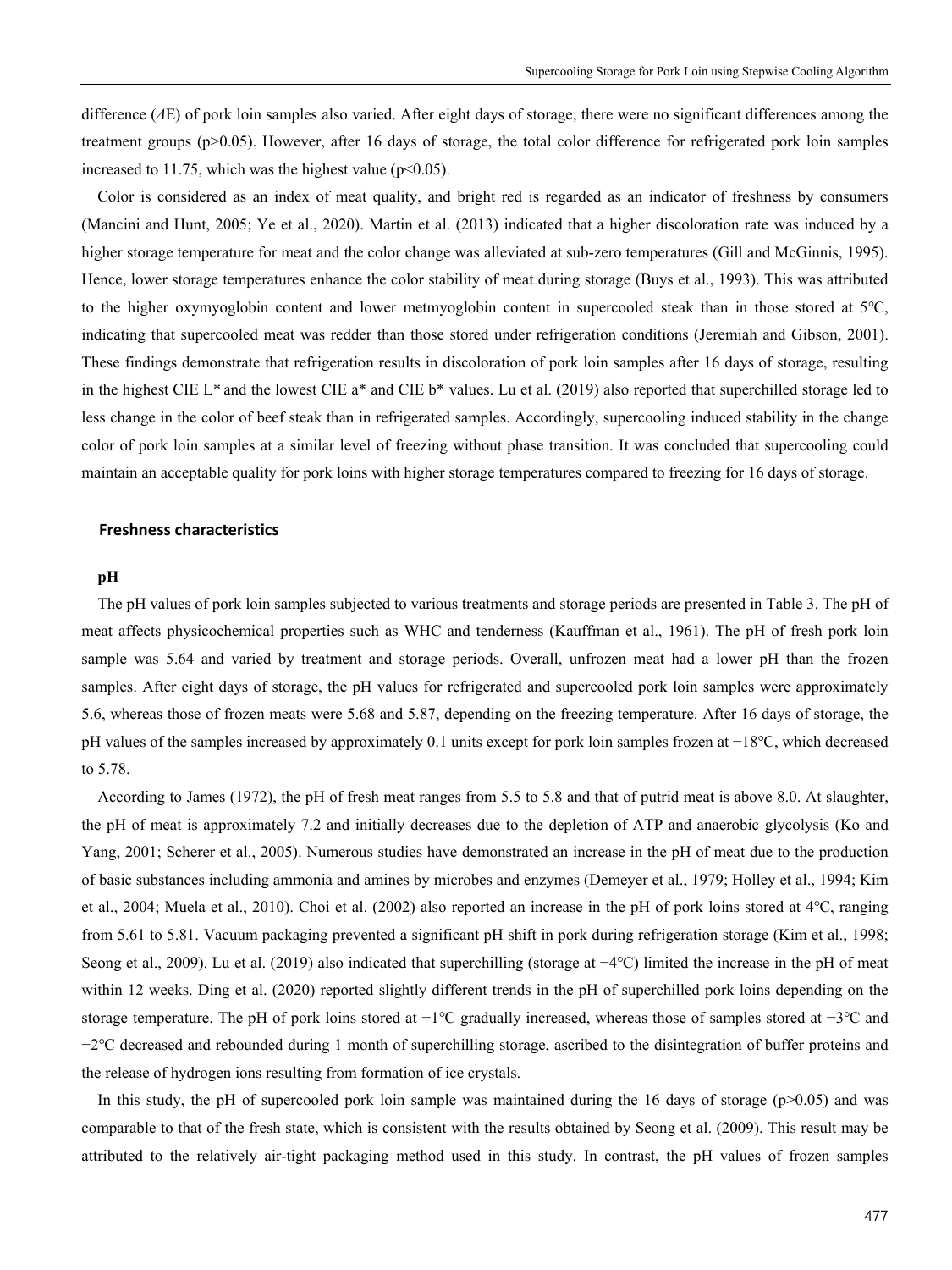| Parameters        | Treatment                              | Storage period                  |                                  |                                 |
|-------------------|----------------------------------------|---------------------------------|----------------------------------|---------------------------------|
|                   |                                        | 0 <sub>d</sub>                  | 8 d                              | 16d                             |
| pH                | Refrigeration $(+3^{\circ}\mathrm{C})$ | $5.64 \pm 0.07$ CD              | $5.58 \pm 0.05^{Dc}$             | 5.66 $\pm$ 0.04 <sup>Cy</sup>   |
|                   | Supercooling                           | $5.64 \pm 0.07$ CD              | $5.63 \pm 0.04$ CDbc             | $5.71 \pm 0.04$ <sup>BCxy</sup> |
|                   | Freezing $(-3 \degree C)$              | $5.64 \pm 0.07^{CD}$            | $5.68 \pm 0.05^{Cb}$             | $5.77 \pm 0.01^{Bx}$            |
|                   | Freezing $(-18^{\circ}\text{C})$       | $5.64 \pm 0.0$ CD               | $5.87 \pm 0.04$ <sup>Aa</sup>    | $5.78 \pm 0.07^{Bx}$            |
| VBN $(mg/100 g)$  | Refrigeration $(+3^{\circ}C)$          | $5.85 \pm 0.17^{\rm B}$         | $6.67 \pm 0.17$ <sup>Aa</sup>    | $6.84 \pm 0.17$ <sup>Ax</sup>   |
|                   | Supercooling                           | $5.85 \pm 0.17$ <sup>B</sup>    | $6.16 \pm 0.20$ <sup>Bb</sup>    | $6.16 \pm 0.15^{By}$            |
|                   | Freezing $(-3^{\circ}\mathrm{C})$      | $5.85 \pm 0.17$ <sup>B</sup>    | $6.14 \pm 0.20$ <sup>Bb</sup>    | $6.15 \pm 0.20^{By}$            |
|                   | Freezing $(-18^{\circ}\text{C})$       | $5.85 \pm 0.17^{\rm B}$         | $6.11 \pm 0.26^{Bb}$             | $6.11 \pm 0.26^{By}$            |
| TBARS (mg/MDA kg) | Refrigeration $(+3^{\circ}C)$          | $0.193 \pm 0.006$ <sup>BC</sup> | $0.238 \pm 0.059$ <sup>A</sup>   | $0.187 \pm 0.010^{BCxy}$        |
|                   | Supercooling                           | $0.193 \pm 0.006^{BC}$          | $0.222 \pm 0.041$ <sup>AB</sup>  | $0.175 \pm 0.004$ <sup>Cy</sup> |
|                   | Freezing $(-3^{\circ}\mathrm{C})$      | $0.193 \pm 0.006^{BC}$          | $0.218 \pm 0.030$ <sup>ABC</sup> | $0.183 \pm 0.005^{BCxy}$        |
|                   | Freezing $(-18^{\circ}\text{C})$       | $0.193 \pm 0.006^{\rm BC}$      | $0.209 \pm 0.015$ <sup>ABC</sup> | $0.190 \pm 0.015^{BCx}$         |
| TAC $(Log CFU/g)$ | Refrigeration $(+3^{\circ}C)$          | $3.80 \pm 0.20$ <sup>B</sup>    |                                  | $6.08 \pm 0.07$ <sup>Ax</sup>   |
|                   | Supercooling                           | $3.80 \pm 0.20$ <sup>A</sup>    |                                  | $3.28 \pm 0.16^{By}$            |
|                   | Freezing $(-3 \degree C)$              | $3.80 \pm 0.20$ <sup>A</sup>    |                                  | $3.59 \pm 0.42$ <sup>Ay</sup>   |
|                   | Freezing $(-18^{\circ}\text{C})$       | $3.80 \pm 0.20$ <sup>A</sup>    |                                  | $3.26 \pm 0.10^{By}$            |

#### **Table 3. Changes in the pH, VBN, TBARS, and TAC of pork loins with various treatments and storage periods**

 $A-D$  Means with different letters within the same column are significantly different ( $p<0.05$ ).

<sup>a-c</sup> Means with different letters within the 8-day data are significantly different (p<0.05). *x,y* Means with different letters within the 16-day data are significantly different (p<0.05).

VBN, volatile basic nitrogen; TBARS, thiobarbituric acid reactive substances; TAC, total aerobic count.

significantly increased depending on the storage period ( $p<0.05$ ). The results suggested that the supercooling treatment was helpful for retaining the original pH and related reactions.

#### **Volatile basic nitrogen (VBN)**

The VBN values of pork loin samples subjected to various treatments and storage periods are presented in Table 3. The VBN of fresh pork loin samples was 5.84 mg/100 g, and that of pork loin samples stored by refrigeration was the highest among the treatment groups (p<0.05). After 8 days of storage, the VBN content of refrigerated pork loin sample was 6.67 mg/100 g. On the 16th day, the VBN level increased to 6.84 mg/100 g, although the difference was not significant (p>0.05). The VBN content also increased in the other samples but was not significantly higher than that of fresh meat ( $p$ >0.05). Regardless of the cooling treatment and storage period, all VBN values were approximately 6.10 mg/100 g.

VBN comprises ammonia and amines from disintegrated proteins in meat and is regarded as a freshness indicator for meat products. These nitrogen-containing substances are generated by the proteolytic activities of enzymes and bacteria (Ding et al., 2020; He et al., 2013). Thus, low temperature storage of meat is essential to reduce the amount of VBN by inhibiting the metabolic reactions associated with VBN compound generation (Choi et al., 1998; Lee and Jang, 2013). Ding et al. (2020) reported that superchilled pork loin stored at −3℃ and −2℃ had lower VBN than that stored at −1℃. Lower VBN content was also reported in superchilled Chinese yellow cattle than in refrigerated samples, though frozen cattle meat had the lowest VBN over 24 weeks (Lu et al., 2019). Superchilled grass carp fillet (Liu et al., 2013) and rabbit meat (Lan et al., 2016) had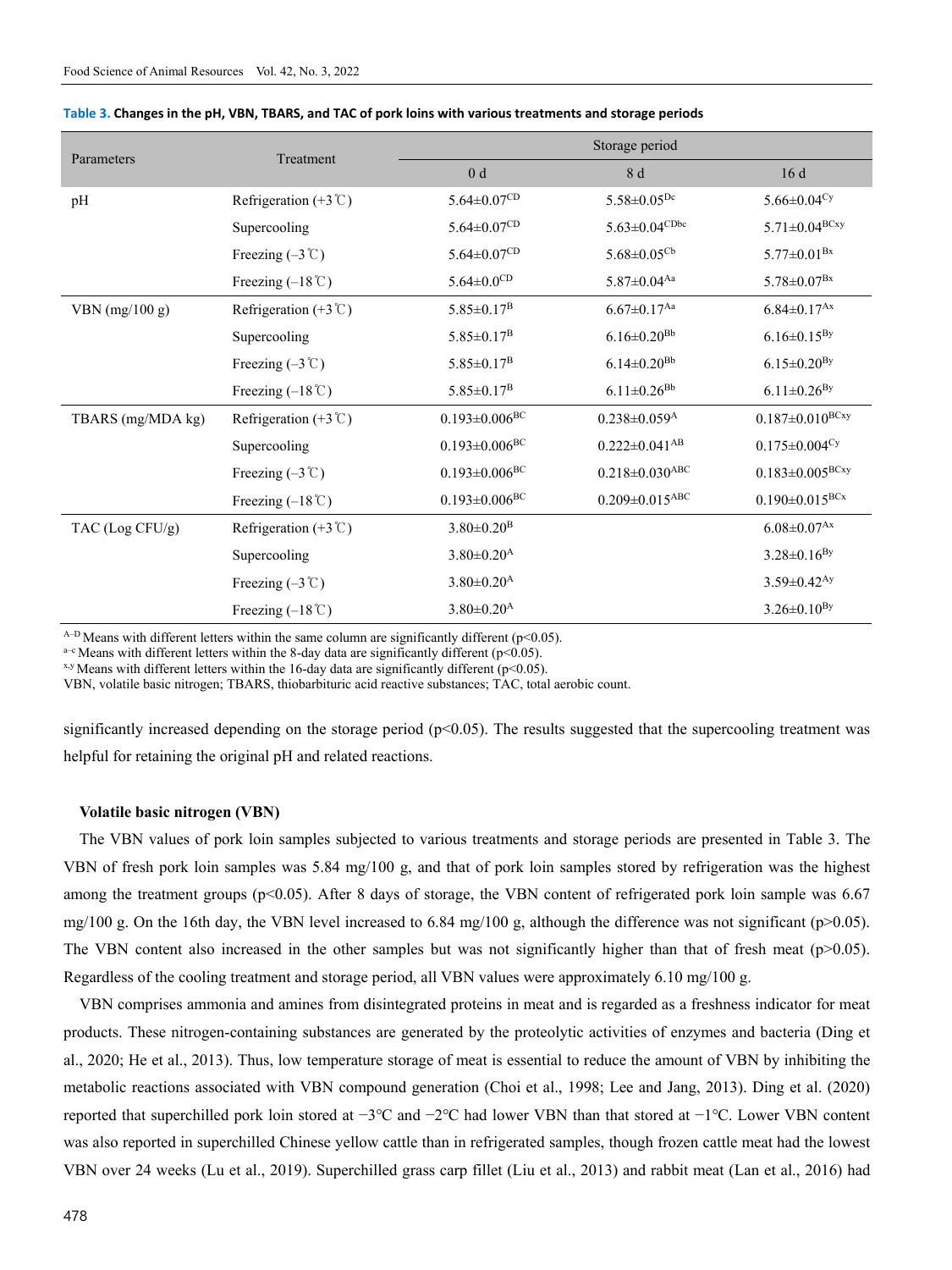insignificant results for VBN. Therefore, supercooling treatment was superior in terms of VBN due to its lower value compared to refrigeration and no difference compared to freezing treatment, without undergoing freezing itself.

#### **Thiobarbituric acid reactive substances (TBARS)**

The TBARS values of pork loin samples subjected to various treatments and storage periods are presented in Table 3. The TBARS amount present in the fresh pork loin sample was 0.1927 mg MDA/kg, and all TBARS values were under 0.2500 mg MDA/kg. After 8 days of storage, the amount of TBARS in the refrigerated pork loin sample was 0.2380 mg MDA/kg and that in other samples was approximately 0.2100 mg MDA/kg, with no significant difference among treatments ( $p>0.05$ ). After 16 days of storage, the TBARS values decreased, showing 0.1751–0.1898 mg MDA/kg depending on the treatment. Among the samples, the supercooled pork loin sample had the lowest TBARS content ( $p>0.05$ ).

Lipid oxidation is a time- and temperature-dependent procedure associated with a rancid odor, discoloration, and carcinogenesis (Amaral et al., 2018; Domínguez et al., 2019). Thus, lipid oxidation of meat can be restrained by low temperature storage, similar to VBN. There have been studies on the effectiveness of refrigeration on lipid oxidation in pork and the results indicated that TBARS values increase with the longer storage periods (Choi et al., 1998; Kim et al., 2004; Seong et al., 2010). Superchilling was also performed to lower the TBARS of meats. Pomponio and Ruiz-Carrascal (2017) reported that superchilled pork loins had approximately 0.2 mg MDA/kg of TBARS after up to 12 weeks of storage. Ding et al. (2020) asserted that ice crystals formed by superchilling reduced TBARS in pork loins, and a lower storage temperature resulted in lower TBARS levels. Lu et al. (2019) observed a higher TBARS value in beefsteak than in frozen samples and ascribed these findings to damage in the cells during superchilling storage and leakage of prooxidants through the damaged regions.

In this study, all pork loin samples had trace amounts of TBARS, and a rancid odor induced by lipid oxidation was not detected after storage. It was concluded that the low-temperature treatment of pork loin samples limited lipid oxidation. Furthermore, the initially low lipid content of the pork loin samples could be the reason for the low TBARS values throughout the storage period. Consequently, low-temperature treatment is effective for restricting lipid oxidation, and supercooling storage results in lipid oxidation stability in pork loin.

#### **Total aerobic count (TAC)**

The TAC for pork loin samples subjected to various treatments and storage periods is presented in Table 3. The TAC of the fresh pork loin sample was 3.8 Log CFU/g, similar to the value obtained by Choi et al. (1998), who reported that fresh pork loin had 2–4 Log CFU/g of TAC. After 16 days of storage, the TAC of refrigerated pork loin sample was 6.1 Log CFU/g, which was the highest value ( $p$  $>$ 0.05). Refrigeration induced a large amount of microbial growth in pork loin samples due to the higher storage temperature and the TAC exceeded 6 Log CFU/g, which meets the criteria for putridity (Egan and Shay, 1982). The TAC for both supercooled and frozen pork loin samples at −18℃ was 3.3 Log CFU/g and that of samples frozen at −3℃ was 3.6 Log CFU/g, showing a considerable reduction compared to refrigerated samples.

Microbial activity is a primary factor related to the shelf life of meat and is affected by temperature (Hong et al., 2012; Lu et al., 2019). Microorganisms decompose macromolecules such as proteins into smaller substances, including ammonia, amines, mercaptan, and hydrogen sulfide, which are the origins of the off-odor (Choi et al., 2002; Nychas and Arkoudelos, 1990; Ordonez et al., 1991). Microbial spoilage also results in discoloration and/or slime production (Reid et al., 2017). Thus, a low storage temperature is indispensable for controlling microbial counts in meat (Ye et al., 2020). Bellés et al. (2017) also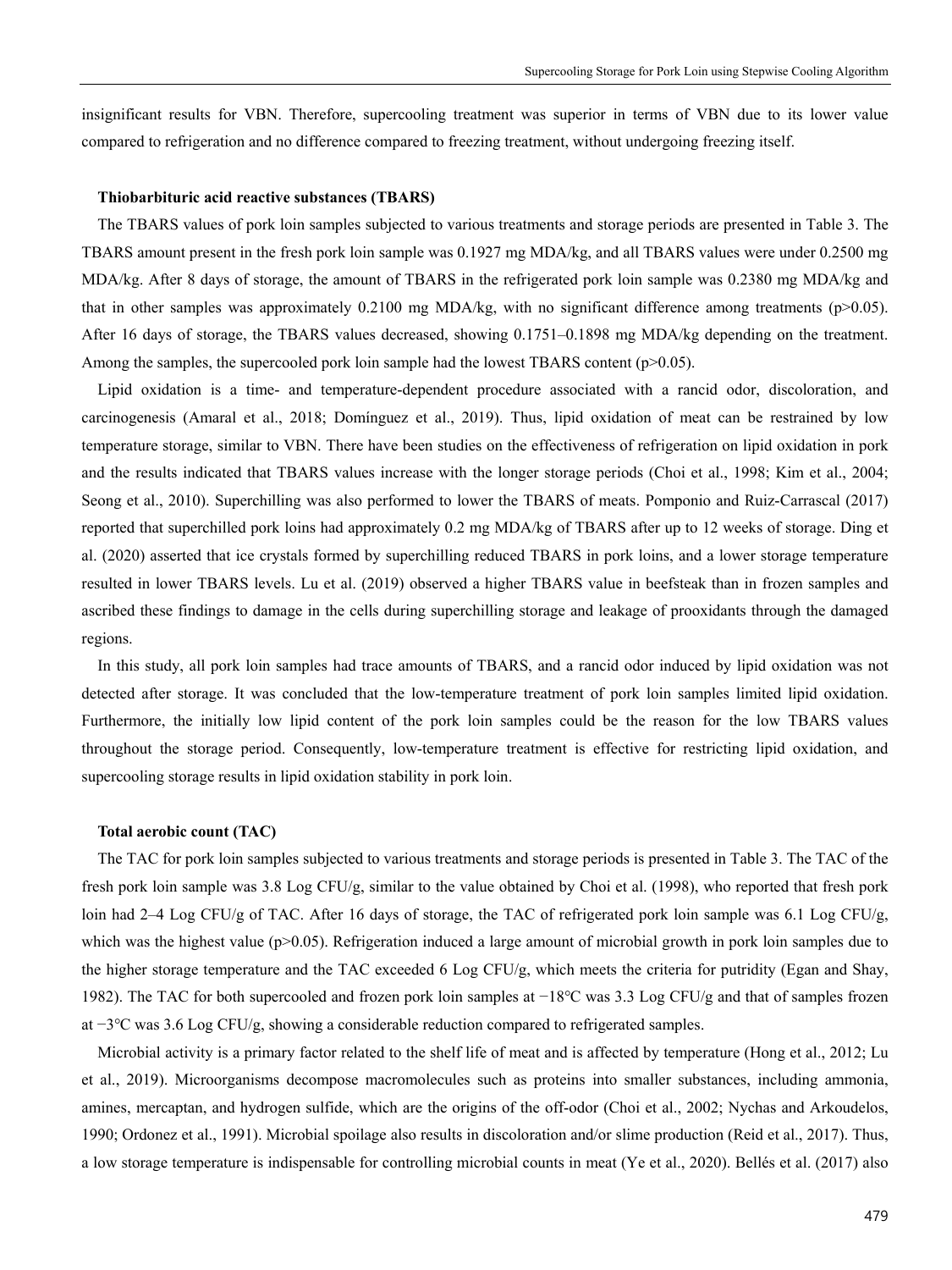reported that superchilled (−1℃) lamb had a lower TAC than samples refrigerated at 4℃. Ye et al. (2020) recommended storing pork at −3℃ to inhibit microbial growth.

In this study, the overall pattern of TAC depending on treatment was similar to the trend for VBN. Refrigeration induced a large amount of microbial growth in pork loins due to the higher storage temperature and regarded to be rotten and inedible (Egan and Shay, 1982; Nottingham, 1982). Concomitant with this criterion, refrigerated pork loins had strong off-odors at the end point of storage. Freezing was effective to inhibit the microbial spoilage of pork loins during the storage period. Compared to other treatments, supercooling also prevented an increase in the TAC of pork loins, with similar TAC values as control and frozen samples without freezing. Consequently, it was concluded that supercooling can be a profitable storage treatment method for pork loins without phase transition, as it suppresses microbial spoilage during 16 days of storage.

## **Conclusion**

A stepwise algorithm was designed to achieve supercooling storage of pork loins. Using this algorithm, pork loin samples successfully remained in a supercooled state for 16 days, and the meat quality was maintained. Supercooled pork loin samples showed superior drip loss and similar levels of cooking loss compared to the other treatment groups. Unfrozen pork loin samples had a higher WHC than frozen samples, with no marked change compared to fresh meat. Supercooled samples had pH values similar to those of fresh meat, whereas frozen samples showed a significant increase. The shear force for refrigerated and supercooled meats decreased during the initial storage stage and remained constant until the end of storage. Supercooling treatment also inhibited discoloration during the storage period, resulting in total color difference values similar to those of frozen samples without freezing. The pattern for VBN is analogous to that of the total color. Importantly, supercooling treatment prevented microbial growth for up to 16 days. In contrast, although refrigerated pork loin samples had a higher WHC, they presented discoloration and the highest VBN values. These samples exceeded the criteria for putridity and were regarded as inedible. Freezing generally maintained meat quality and prevented an increase in the TAC. However, freezing and thawing reduced the WHC of pork loin samples. This may be attributed to mechanical damage to the membranes from the ice crystals formed during the phase transition. Consequently, supercooling storage was effective to maintain the freshness of pork loins for up to 16 days.

## **Conflicts of Interest**

The authors declare no potential conflicts of interest.

## **Acknowledgements**

This study was financially supported by a grant of Refrigerator Research of Engineering Division, Home Appliance and Air Solution Company (LG electronics Inc., Korea).

## **Author Contributions**

Conceptualization: Kim EJ, Choi MJ. Data curation: Lee SY, Park DH, Kim H, Lee YJ. Formal analysis: Lee SY, Park DH, Kim H. Methodology: Lee SY, Park DH, Lee YJ. Validation: Choi MJ. Investigation: Lee SY, Park DH, Kim EJ, Kim H, Lee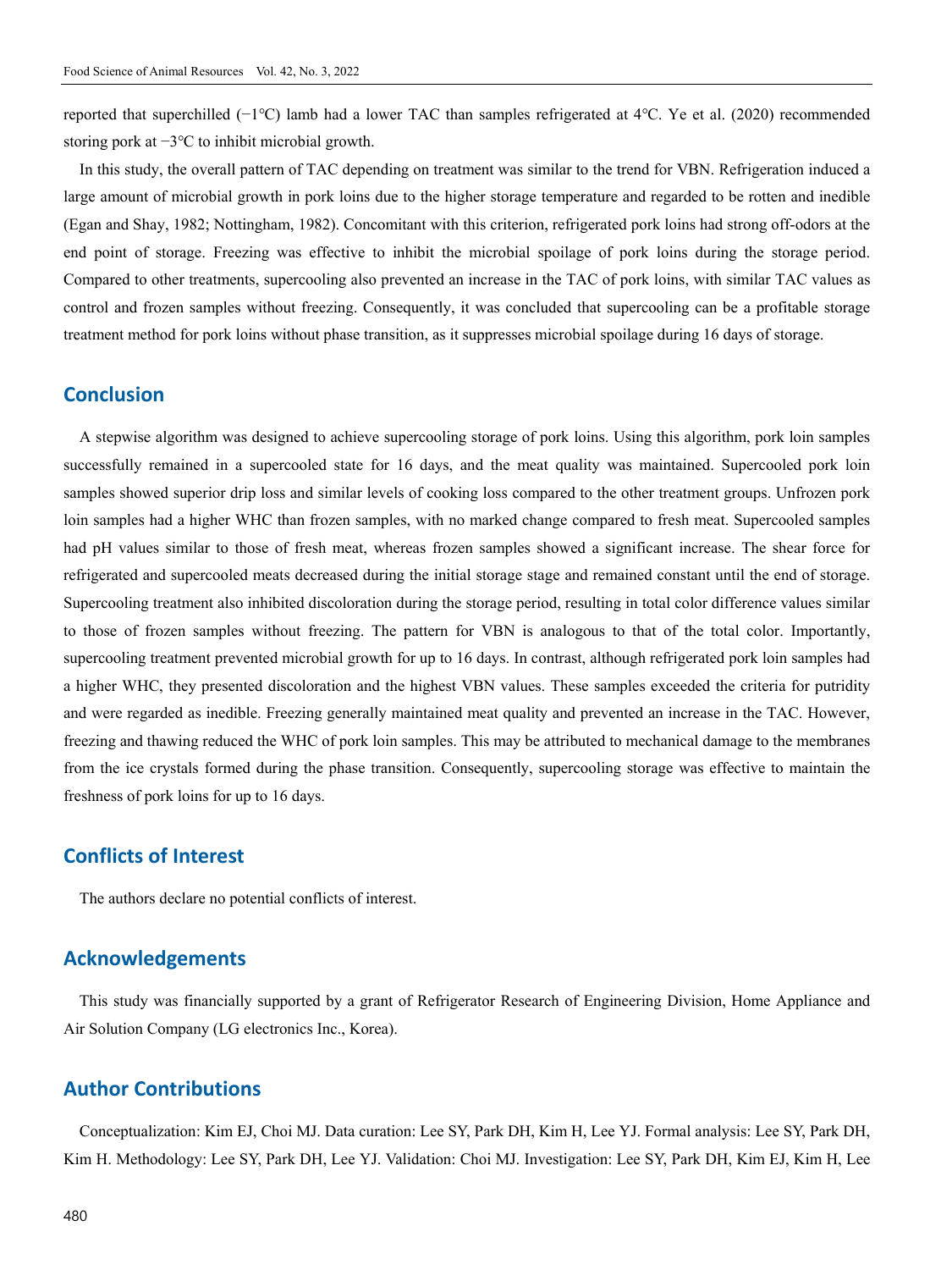YJ. Writing - original draft: Lee SY, Park DH. Writing - review & editing: Lee SY, Park DH, Kim EJ, Kim H, Lee YJ, Choi MJ.

## **Ethics Approval**

This article does not require IRB/IACUC approval because there are no human and animal participants.

## **References**

- Aaslyng MD, Bejerholm C, Ertbjerg P, Bertram HC. 2003. Cooking loss and juiciness of pork in relation to raw meat quality and cooking procedure. Food Qual Prefer 14:277-288.
- Amaral AB, da Silva MV, da Silva Lannes SC. 2018. Lipid oxidation in meat: Mechanisms and protective factors: A review. Food Sci Technol 38:1-15.
- Añón MC, Calvelo A. 1980. Freezing rate effects on the drip loss of frozen beef. Meat Sci 4:1-14.
- Bédécarrats JP, David T, Castaing-Lasvignottes J. 2010. Ice slurry production using supercooling phenomenon. Int J Refrig 33:196-204.
- Bellés M, Alonso V, Roncalés P, Beltrán JA. 2017. The combined effects of superchilling and packaging on the shelf life of lamb. Meat Sci 133:126-132.
- Benjakul S, Visessanguan W. 2010. Impacts of freezing and frozen storage on quality changes of seafoods. In Physicochemical aspects of food engineering and processing. Devahastin S (ed). CRC Press, Boca Raton, FL, USA. pp 283-306.
- Buys EM, Nortjé GL, Steyn PL. 1993. The effect of wholesale vacuum and 100% CO<sub>2</sub> storage on the subsequent microbiological, colour and acceptability attributes of PVC-overwrapped pork loin chops. Food Res Int 26:421-429.
- Choi YI, Cho HG, Kim IS. 1998. A study on the physicochemical and storage characteristics of domestic chilled porks. Korean J Anim Sci 40:59-68.
- Choi YS, Park BY, Lee SK, Kim IS, Kim BC. 2002. Composition and physico-chemical properties of vacuum packaged Korean pork loins for export during cold storage. Korean J Food Sci Anim Resour 22:151-157.
- Demeyer DI, Vandekerckhove P, Moermans R. 1979. Compounds determining pH in dry sausage. Meat Sci 3:161-167.
- den Hertog-Meischke MJ, van Laack RJ, Smulders FJ. 1997. The water-holding capacity of fresh meat. Vet Q 19:175-181.
- Ding D, Zhou C, Ge X, Ye K, Wang P, Bai Y, Zhou G. 2020. The effect of different degrees of superchilling on shelf life and quality of pork during storage. J Food Process Preserv 44:e14394.
- Domínguez R, Pateiro M, Gagaoua M, Barba FJ, Zhang W, Lorenzo JM. 2019. A comprehensive review on lipid oxidation in meat and meat products. Antioxidants 8:429.
- Duun AS, Rustad T. 2008. Quality of superchilled vacuum packed Atlantic salmon (*Salmo salar*) fillets stored at −1.4 and −3.6℃. Food Chem 106:122-131.
- Egan AF, Shay BJ. 1982. Significance of *Lactobacilli* and film permeability in the spoilage of vacuum-packaged beef. J Food Sci 47:1119-1122.
- Ertbjerg P, Henckel P, Karlsson A, Larsen LM, Møller AJ. 1999. Combined effect of epinephrine and exercise on calpain/ calpastatin and cathepsin B and L activity in porcine *longissimus* muscle. J Anim Sci 77:2428-2436.
- Fukuma Y, Yamane A, Itoh T, Tsukamasa Y, Ando M. 2012. Application of supercooling to long-term storage of fish meat. Fish Sci 78:451-461.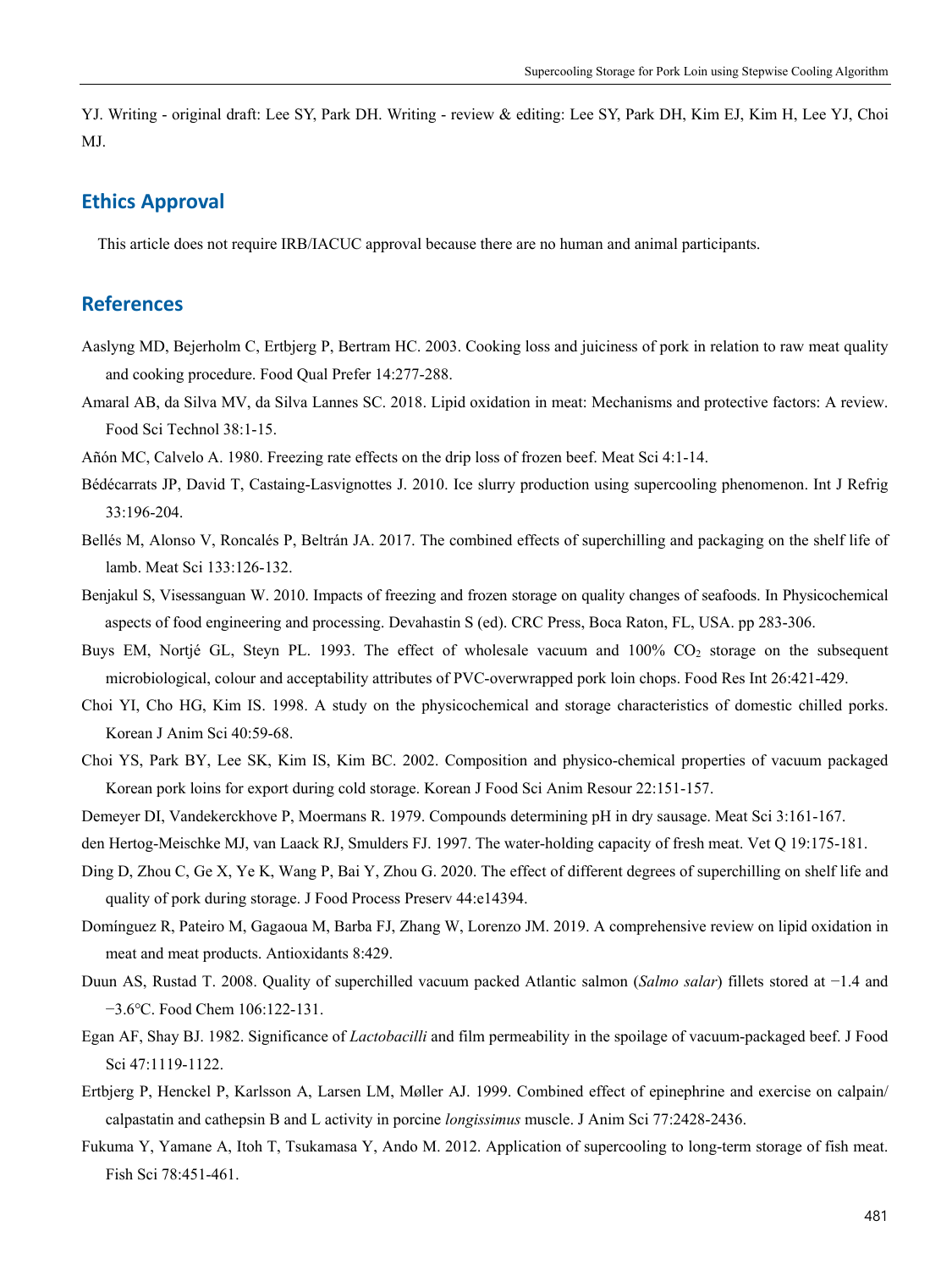- Gill CO, McGinnis JC. 1995. The effects of residual oxygen concentration and temperature on the degradation of the colour of beef packaged under oxygen depleted atmospheres. Meat Sci 39:387-394.
- Goll DE, Thompson VF, Li H, Wei W, Cong J. 2003. The calpain system. Physiol Rev 83:731-801.
- He X, Liu R, Nirasawa S, Zheng D, Liu H. 2013. Effect of high voltage electrostatic field treatment on thawing characteristics and post-thawing quality of frozen pork tenderloin meat. J Food Eng 115:245-250.
- Holley RA, Gariépy C, Delaquis P, Doyon G, Gagnon J. 1994. Static, controlled (CO<sub>2</sub>) atmosphere packaging of retail ready pork. J Food Sci 59:1296-1301.
- Hong GP, Shim KB, Choi MJ, Min SG. 2009. Effects of air blast thawing combined with infrared radiation on physical properties of pork. Korean J Food Sci Anim Resour 29:302-309.
- Hong H, Luo Y, Zhu S, Shen H. 2012. Application of the general stability index method to predict quality deterioration in bighead carp (*Aristichthys nobilis*) heads during storage at different temperatures. J Food Eng 113:554-558.
- Huff-Lonergan E, Lonergan SM. 2005. Mechanisms of water-holding capacity of meat: The role of postmortem biochemical and structural changes. Meat Sci 71:194-204.
- Huff-Lonergan E, Sosnicki A. 2002. Water-holding capacity of fresh meat. Fact Sheet 4669:1-8.
- Huff Lonergan E, Zhang W, Lonergan SM. 2010. Biochemistry of postmortem muscle lessons on mechanisms of meat tenderization. Meat Sci 86:184-195.
- Hwang SI, Hong GP. 2020. Effects of high pressure in combination with the type of aging on the eating quality and biochemical changes in pork loin. Meat Sci 162:108028.
- James MJ. 1972. Mechanism and detection of microbial spoilage in meats at low temperatures: A status report. J Milk Food Technol 35:467-471.
- Jeremiah LE, Gibson LL. 2001. The influence of storage temperature and storage time on color stability, retail properties and case-life of retail-ready beef. Food Res Int 34:815-826.
- Joo ST, Kauffman RG, van Laack RLJM, Lee S, Kim BC. 2008. Variations in rate of water loss as related to different types of post-rigor porcine musculature during storage. J Food Sci 64:865-868.
- Juárez M, Caine WR, Dugan MER, Hidiroglou N, Larsen IL, Uttaro B, Aalhus JL. 2011. Effects of dry-ageing on pork quality characteristics in different genotypes. Meat Sci 88:117-121.
- Juárez M, Caine WR, Larsen IL, Robertson WM, Dugan MER, Aalhus JL. 2009. Enhancing pork loin quality attributes through genotype, chilling method and ageing time. Meat Sci 83:447-453.
- Kang T, You Y, Jun S. 2020. Supercooling preservation technology in food and biological samples: A review focused on electric and magnetic field applications. Food Sci Biotechnol 29:303-321.
- Kauffman RG, Carpenter ZI, Bray RW, Hockstra WG. 1961. pH of chilled aged and cooked pork as related to quality. J Anim Sci 20:918.
- Kim EJ. 2021. Development of novel low temperature preservation technology to extend freshness and wholesomeness of foods. Ph.D. dissertation, Konkuk Univ., Seoul, Korea.
- Kim EJ, Lee SY, Park DH, Kim H, Choi MJ. 2020. Physicochemical properties of pork neck and chicken leg meat under various freezing temperatures in a deep freezer. Food Sci Anim Resour 40:444-460.
- Kim IS, Min JS, Lee SO, Shin DK, Lee JI, Lee M. 1998. Physicochemical and sensory characteristics of domestic vacuum packaged pork loins for export during chilled storage. Korean J Ani Sci 40:401-412.

Kim JJ, Park DH, Kim EJ, Choi MJ. 2021. Effect of supercooling controlled by step-cooling algorithm on freshness of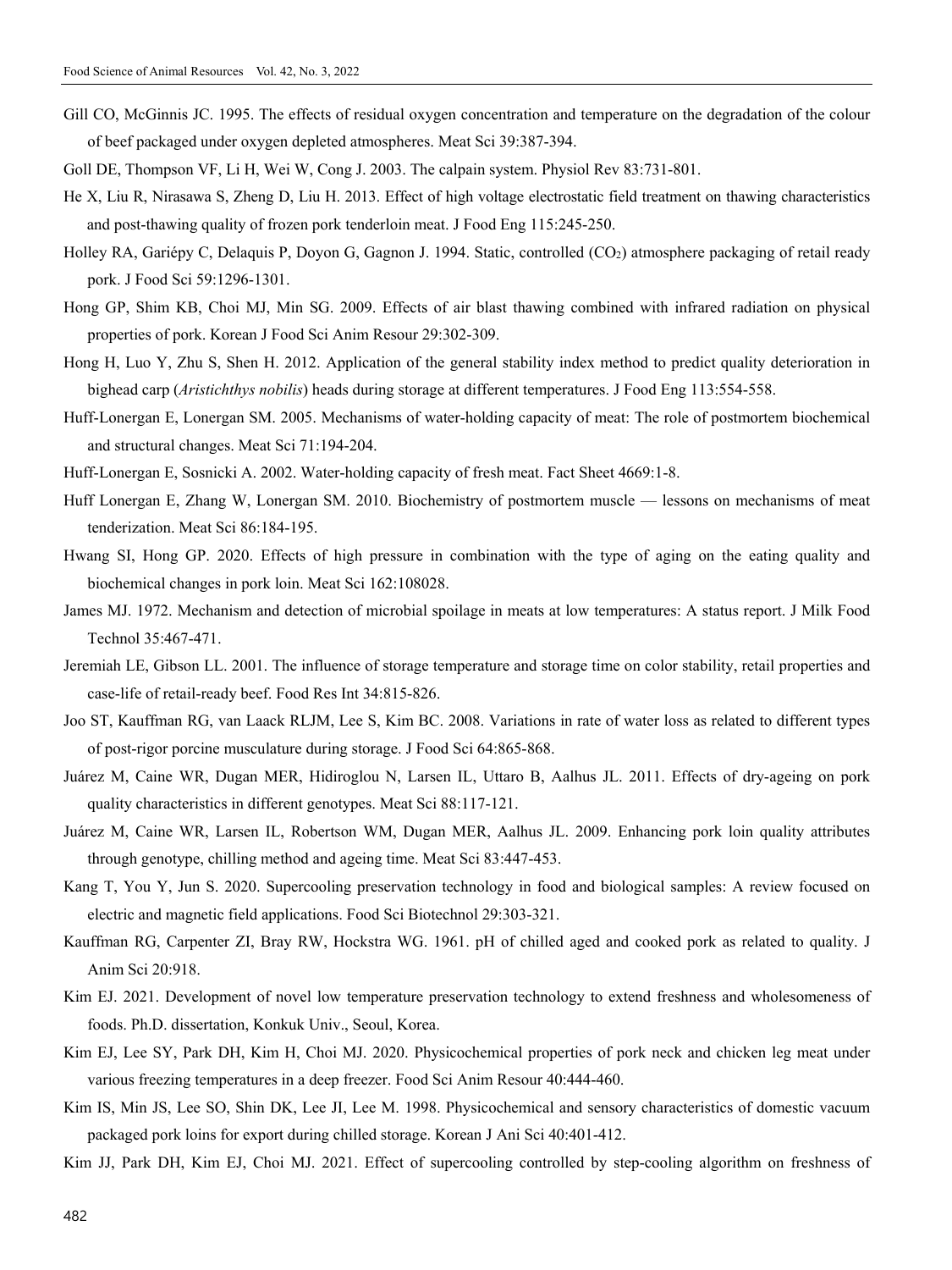hairtail (*Trichiurus lepturus*). Food Eng Prog 25:255-263.

- Kim KI, Shim JB, Yoo SM, Min SG, Lee SY, Jo YJ, Choi MJ. 2015. Effects of various freezing and thawing techniques on pork quality in ready-to-eat meals. Afr J Food Sci 9:525-533.
- Kim S, Lee M, Lee KT, Park S, Song KB. 2004. Changes in quality of pork and beef during storage and electronic nose analysis. Korean J Food Preserv 11:441-447.
- Kim Y, Hong GP. 2016. Effects of artificial supercooling followed by slow freezing on the microstructure and qualities of pork loin. Korean J Food Sci Anim Resour 36:650-655.
- Ko MS, Yang JB. 2001. Effects of wrap and vacuum packaging on shelf life of chilled pork. Korean J Food Nutr 14:255-262.
- Kondratowicz J, Chwastowska I, Matusevičius P. 2006. Sensory quality of pork and total microbial count depending on deepfreeze storage time and thawing method. Vet Zootech 33:43-46.
- Kondratowicz J, Chwastowska-Siwiecka I, Burczyk E. 2008. Technological properties of pork thawed in the atmospheric air or in the microwave oven as determined during a six-month deep-freeze storage. Anim Sci Pap Rep 26:175-181.
- Kristensen L, Purslow PP. 2001. The effect of ageing on the water-holding capacity of pork: Role of cytoskeletal proteins. Meat Sci 58:17-23.
- Lambert IH, Nielsen JH, Andersen HJ, Ørtenblad N. 2001. Cellular model for induction of drip loss in meat. J Agric Food Chem 49:4876-4883.
- Lan Y, Shang Y, Song Y, Dong Q. 2016. Changes in the quality of superchilled rabbit meat stored at different temperatures. Meat Sci 117:173-181.
- Lee KT, Jang MJ. 2013. Quality changes of pork in relation to packaging conditions during chilled storage in households. Korean J Food Sci Anim Resour 33:448-455.
- Lee SY. 2020. Feasible strategies to improve freshness and wholesomeness of pork loin during extended storage. Ph.D. dissertation, Konkuk Univ., Seoul, Korea.
- Leygonie C, Britz TJ, Hoffman LC. 2012. Impact of freezing and thawing on the quality of meat: Review. Meat Sci 91:93-98.
- Liu D, Liang L, Xia W, Regenstein JM, Zhou P. 2013. Biochemical and physical changes of grass carp (*Ctenopharyngodon idella*) fillets stored at −3 and 0 °C. Food Chem 140:105-114.
- Lu X, Zhang Y, Zhu L, Luo X, Hopkins DL. 2019. Effect of superchilled storage on shelf life and quality characteristics of *M. longissimus lumborum* from Chinese Yellow cattle. Meat Sci 149:79-84.
- Mancini RA, Hunt MC. 2005. Current research in meat color. Meat Sci 71:100-121.
- Martin JN, Brooks JC, Brooks TA, Legako JF, Starkey JD, Jackson SP, Miller MF. 2013. Storage length, storage temperature, and lean formulation influence the shelf-life and stability of traditionally packaged ground beef. Meat Sci 95:495-502.
- Miller KD, Ellis M, Bidner B, McKeith FK, Wilson ER. 2007. Porcine *longissimus* glycolytic potential level effects on growth performance, carcass, and meat quality characteristics. J Muscle Foods 11:169–181.
- Mok JH, Her JY, Kang T, Hoptowit R, Jun S. 2017. Effects of pulsed electric field (PEF) and oscillating magnetic field (OMF) combination technology on the extension of supercooling for chicken breasts. J Food Eng 196:27-35.
- Muela E, Sañudo C, Campo MM, Medel I, Beltrán JA. 2010. Effect of freezing method and frozen storage duration on instrumental quality of lamb throughout display. Meat Sci 84:662-669.
- Nottingham PM. 1982. Microbiology of carcass meat. In Meat microbiology. Brown MH (ed). Applied Science Publishers, London, UK. p 13.
- Nychas GJ, Arkoudelos JS. 1990. Microbiological and physicochemical changes in minced meats under carbon dioxide,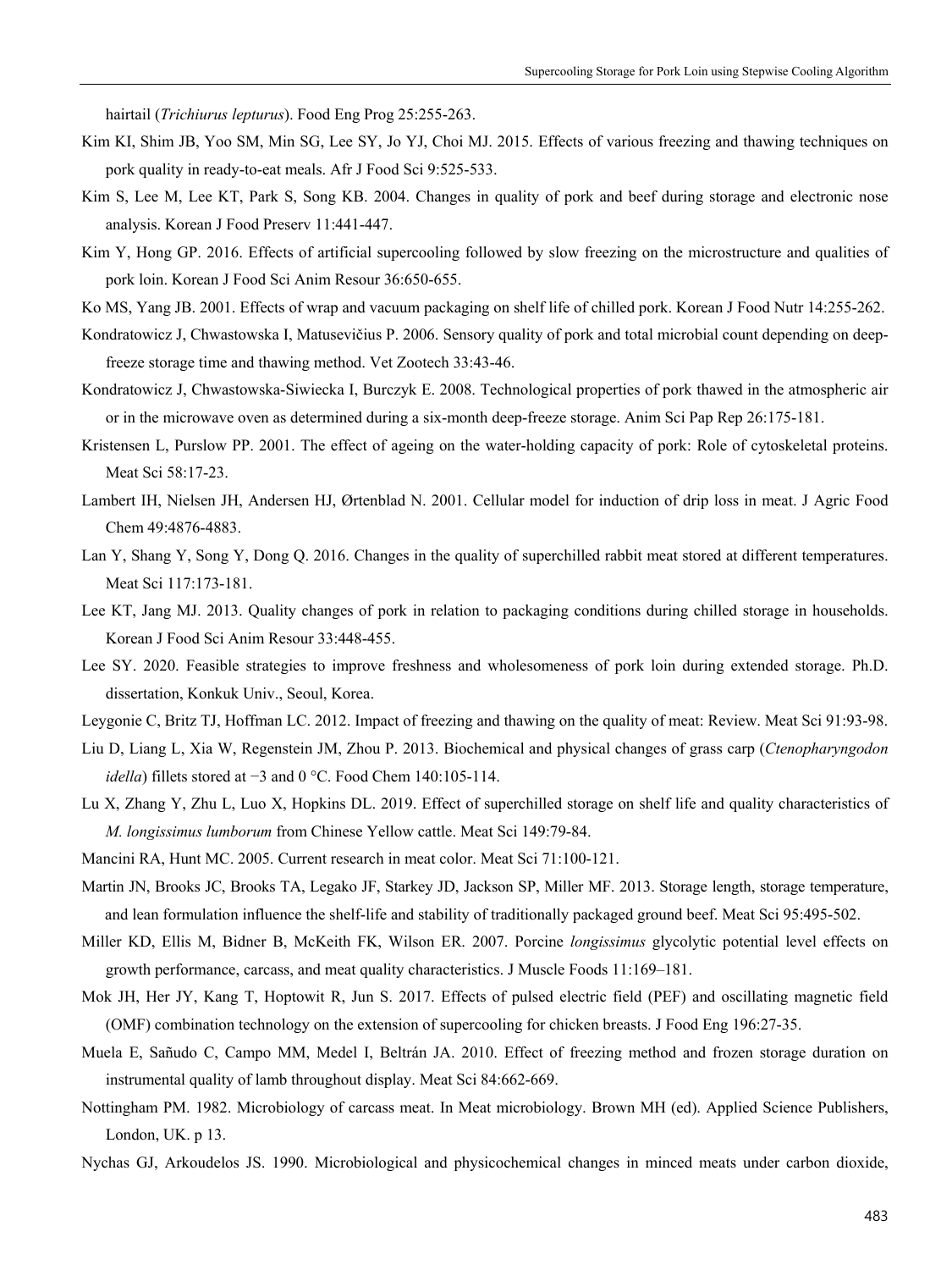nitrogen or air at 3°C. Int J Food Sci Technol 25:389-398.

- Ordonez JA, De Pablo B, de Castro BP, Asensio MA, Sanz B. 1991. Selected chemical and microbiological changes in refrigerated pork stored in carbon dioxide and oxygen enriched atmosphere. J Agric Food Chem 39:668-672.
- Park DH, Lee SY, Kim EJ, Ji YR, Wi G, Choi MJ. 2021a. Freshness of deep frozen mackerel and croaker during long-term storage. Int J Food Prop 24:89-104.
- Park DH, Lee SY, Lee J, Kim EJ, Jo YJ, Kim H, Choi MJ, Hong GP. 2021b. Stepwise cooling mediated feasible supercooling preservation to extend freshness of mackerel fillets. LWT-Food Sci Technol 152:112389.
- Pomponio L, Bukh C, Ruiz-Carrascal J. 2018. Proteolysis in pork loins during superchilling and regular chilling storage. Meat Sci 141:57-65.
- Pomponio L, Ertbjerg P. 2012. The effect of temperature on the activity of *μ* and *m*-calpain and calpastatin during postmortem storage of porcine *longissimus* muscle. Meat Sci 91:50-55.
- Pomponio L, Ruiz-Carrascal J. 2017. Oxidative deterioration of pork during superchilling storage. J Sci Food Agric 97:5211- 5215.
- Rees MP, Trout GR, Warner RD. 2002. Tenderness, ageing rate and meat quality of pork *M. longissimus thoracis et lumborum* after accelerated boning. Meat Sci 60:113-124.
- Reid R, Fanning S, Whyte P, Kerry J, Lindqvist R, Yu Z, Bolton C. 2017. The microbiology of beef carcasses and primals during chilling and commercial storage. Food Microbiol 61:50-57.
- Savage AWJ, Warriss PD, Jolley PD. 1990. The amount and composition of the proteins in drip from stored pig meat. Meat Sci 27:289-303.
- Scherer R, Augusti PR, Steffens C, Bochi VC, Hecktheuer LH, Lazzari R, Radünz-neto J, Pomblum SCG, Emanuelli T. 2005. Effect of slaughter method on postmortem changes of grass carp (*Ctenopharyngodon idella*) stored in icesti. J Food Sci 70:C348-C353.
- Seong PN, Cho SH, Kim JH, Kang GH, Park BY, Lee JM, Kim DH. 2010. Changes in haem pigments, peroxide value, TBARS, free fatty acid contents and fatty acid composition of muscles from low fat pork cuts during chilled storage. Korean J Food Sci Anim Resour 30:427-434.
- Seong PN, Cho SH, Kim JH, Kim YT, Park BY, Lee JM, Kim DH. 2009. Changes in the physicochemical properties of the muscles from low-fat pork cuts during chilled storage. Korean J Food Sci Anim Resour 29:213-219.
- Stonehouse GG, Evans JA. 2015. The use of supercooling for fresh foods: A review. J Food Eng 148:74-79.
- Straadt IK, Rasmussen M, Andersen HJ, Bertram HC. 2007. Aging-induced changes in microstructure and water distribution in fresh and cooked pork in relation to water-holding capacity and cooking loss – A combined confocal laser scanning microscopy (CLSM) and low-field nuclear magnetic resonance relaxation study. Meat Sci 75:687-695.
- Turan H, Kaya Y, Erkoyuncu İ. 2003. Effects of glazing, packaging and phosphate treatments on drip loss in rainbow trout (*Oncorhynchus mykiss* W., 1792) during frozen storage. Turk J Fish Aquat Sci 3:105-109.
- Vieira C, Diaz MT, Martínez B, García-Cachán MD. 2009. Effect of frozen storage conditions (temperature and length of storage) on microbiological and sensory quality of rustic crossbred beef at different states of ageing. Meat Sci 83:398- 404.
- Xiong YL, Gower MJ, Li C, Elmore CA, Cromwell GL, Lindemann MD. 2006. Effect of dietary ractopamine on tenderness and postmortem protein degradation of pork muscle. Meat Sci 73:600-604.
- Ye K, Ding D, Zhu X, Wu Z, Hu Q, Li R. 2020. Modified atmosphere packaging with a small change in gas ratio could